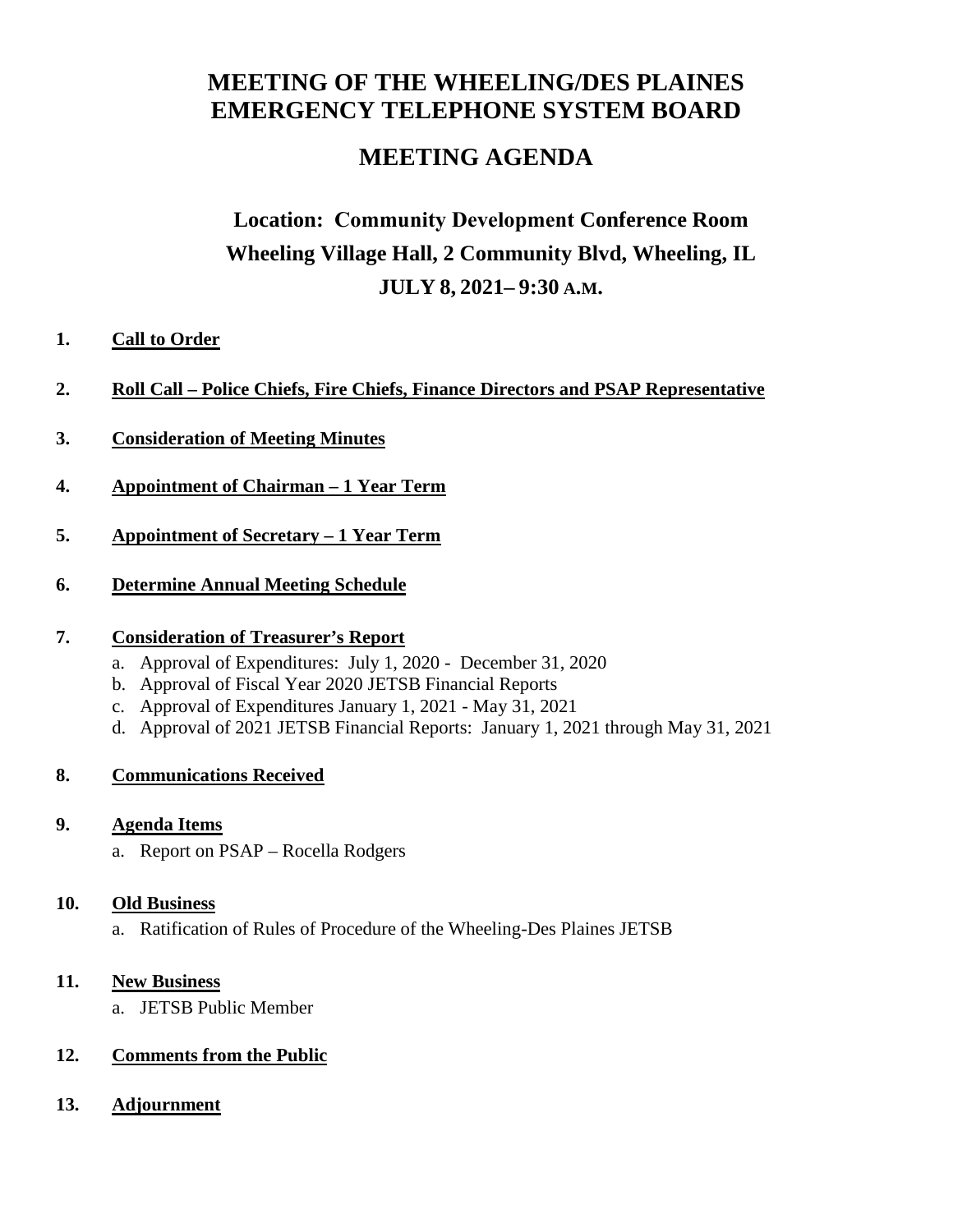# **MEETING OF THE WHEELING JOINT EMERGENCY TELEPHONE SYSTEM BOARD**

# **MEETING MINUTES**

# **Wheeling Finance Department Conference Room Wheeling Village Hall 2 Community Blvd, Wheeling, IL 60090**

# **JULY 14, 2020**

# **1. Call to Order**

Chairman Kaplan (Mondschain) called the meeting to order at 09:03 a.m. on July 14, 2020.

# **2. Roll Call**

## Members Present

Mike McGreal, Wheeling Fire Chief Michael Kaplan, Wheeling Finance Director Rocella Rodgers, Wheeling PSAP Manager Daniel Anderson, Des Plaines Fire Chief Dorothy Wisniewski, Des Plaines Finance Director

### Members Absent

James Dunne, Wheeling Chief of Police William Kushner, Des Plaines Chief of Police

### Others Present

Joseph Licari, Wheeling Deputy Police Chief Brian Smith, Wheeling Assistant Finance Director

# **3. Consideration of Meeting Minutes**

Chairman Kaplan presented the minutes of the July 18, 2019 JETS Board meeting. Manager Rodgers made a motion to approve the minutes. The motion was seconded by Chief Anderson and unanimously approved (5-0) by voice vote.

# **4. Appointment of Chairman – 1 Year Term**

Chairman Kaplan noted the requirements of the Intergovernmental Agreement that established the Wheeling Joint Emergency Telephone System Board that the Chairman and Secretary be elected annually. He volunteered to continue to serve in the position unless someone else was interested. Director Wisniewski made a motion to approve for Chairman Kaplan to continued role in the role of Chairman. The motion was seconded by Chief McGreal and unanimously approved (5-0) by voice vote.

# **5. Appointment of Secretary – 1 Year Term**

Secretary Rodgers volunteered to continue to serve in the position unless someone else was interested. Chief Anderson made a motion to approve for Secretary Rodgers to continued role in the role of Secretary. The motion was seconded by Director Wisniewski and unanimously approved (5-0) by voice vote.

# **6. Determine Annual Meeting Schedule**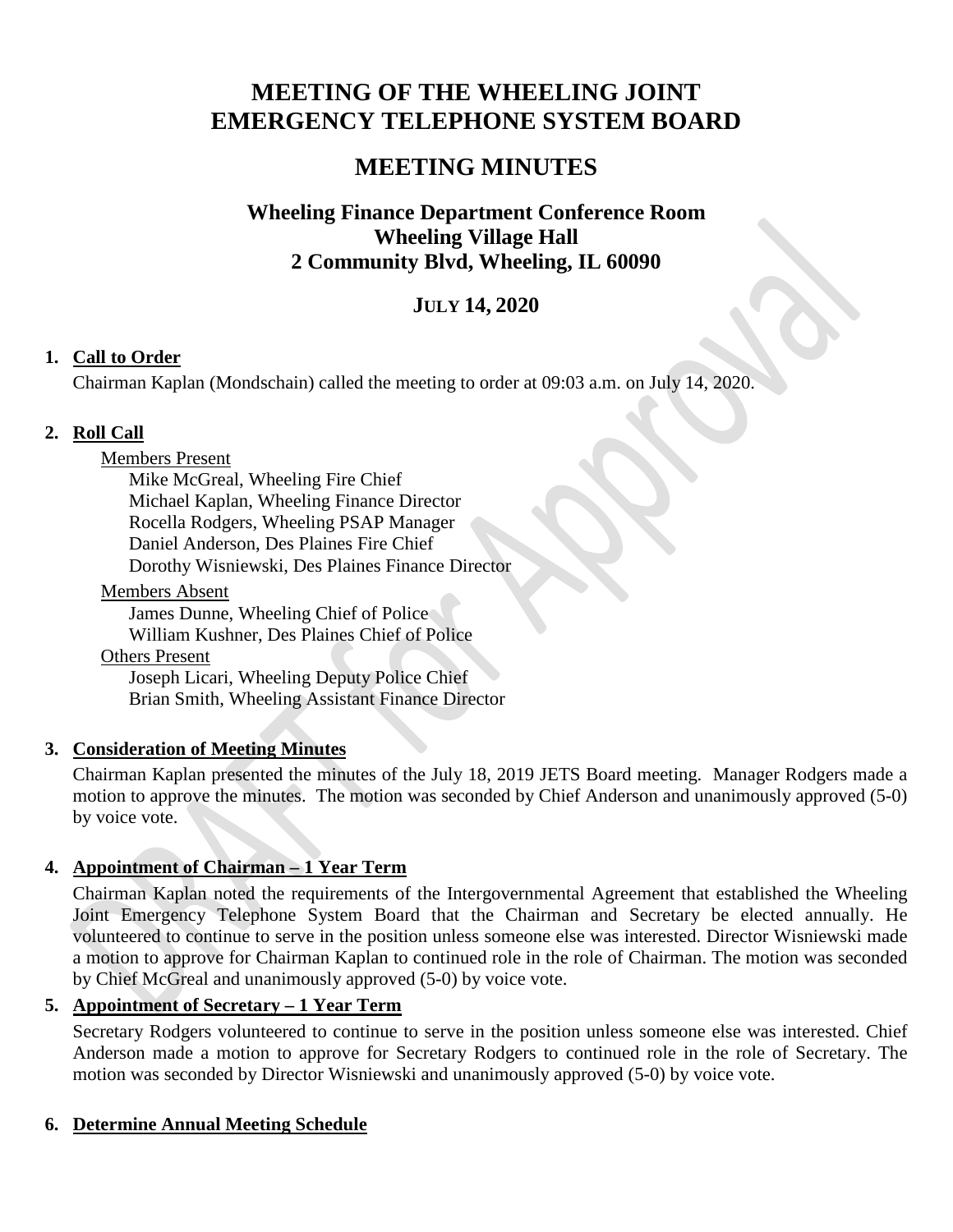Chairman Kaplan stated that JETSB meetings are typically held annually unless additional meetings were needed. A tentative date of July 14, 2021 was set for the next meeting.

## **7. Consideration of Treasurer's Report**

- a. Approval of Expenditures July December 2019. Assistant Director Smith presented the expenditures in the total amount of \$979,383.08. Manager Rodgers made a motion to approve the expenditure report. The motion was seconded by Director Wisniewski and unanimously approved (5-0) by voice vote.
- b. Approval of Financial Reports for the Fiscal Year Ended December 31, 2019. Assistant Director Smith presented the 2019 year-end financial report. The total assets of \$695,291.59 was offset by the same amount of total liabilities resulted in an ending balance of \$0 as per policy. Director Wisniewski asked if there was still a lag in surcharges. Assistant Director Smith said yes and indicated that March was just received. After discussion, Director Wisniewski made a motion to approve the reports. The motion was seconded by Chief McGreal and unanimously approved (5-0) by voice vote.
- c. Approval of Expenditures January June 2020. Assistant Director Smith presented the expenditures the total amount of \$899,527.23. Manager Rodgers explains the NRX audio recorder upgrade expense. Chief Anderson made a motion to approve the expenditure report. The motion was seconded by Deputy Chief Licari and unanimously approved (5-0) by voice vote.
- d. Approval of Financial Reports January June 2020. Assistant Director Smith presented the financial report January – June 2020. The total liabilities, deferred inflows of resources and fund balances equaled \$387,529.81. Director Wisniewski made a motion to approve the reports. The motion was seconded by Manager Rodgers and unanimously approved (5-0) by voice vote.

# **8. Communications Received** – None

### **9. Agenda Items**

- a. Report on PSAP and Police Department dispatching Dispatch Center Manager Rodgers reported on the following:
	- Division Goals:
		- 2019 Center Goals achieved on schedule:
			- o Goal: Implement Quality Assurance Program
			- o Goal: Implement a CAD system upgrade
		- 2019 Center Goals Achieved delayed from May to August
			- o Goal: Implement NG9-1-1 capable phone system
		- 2020 Center Goals Established:
			- o Goal: Realign Division Operational Directives Objective: Align Directives to current best practices and training standards.
			- o Goal: Refine the NG911 Phone and CAD system Objective: Assess and address any concerns in the recently implemented technology in order to achieve the best performance.
			- o Goal: Develop an Emergency Operation Plan Objective: Establish a document which provides the necessary guidance to organize and direct the Center's response to an emergency situation.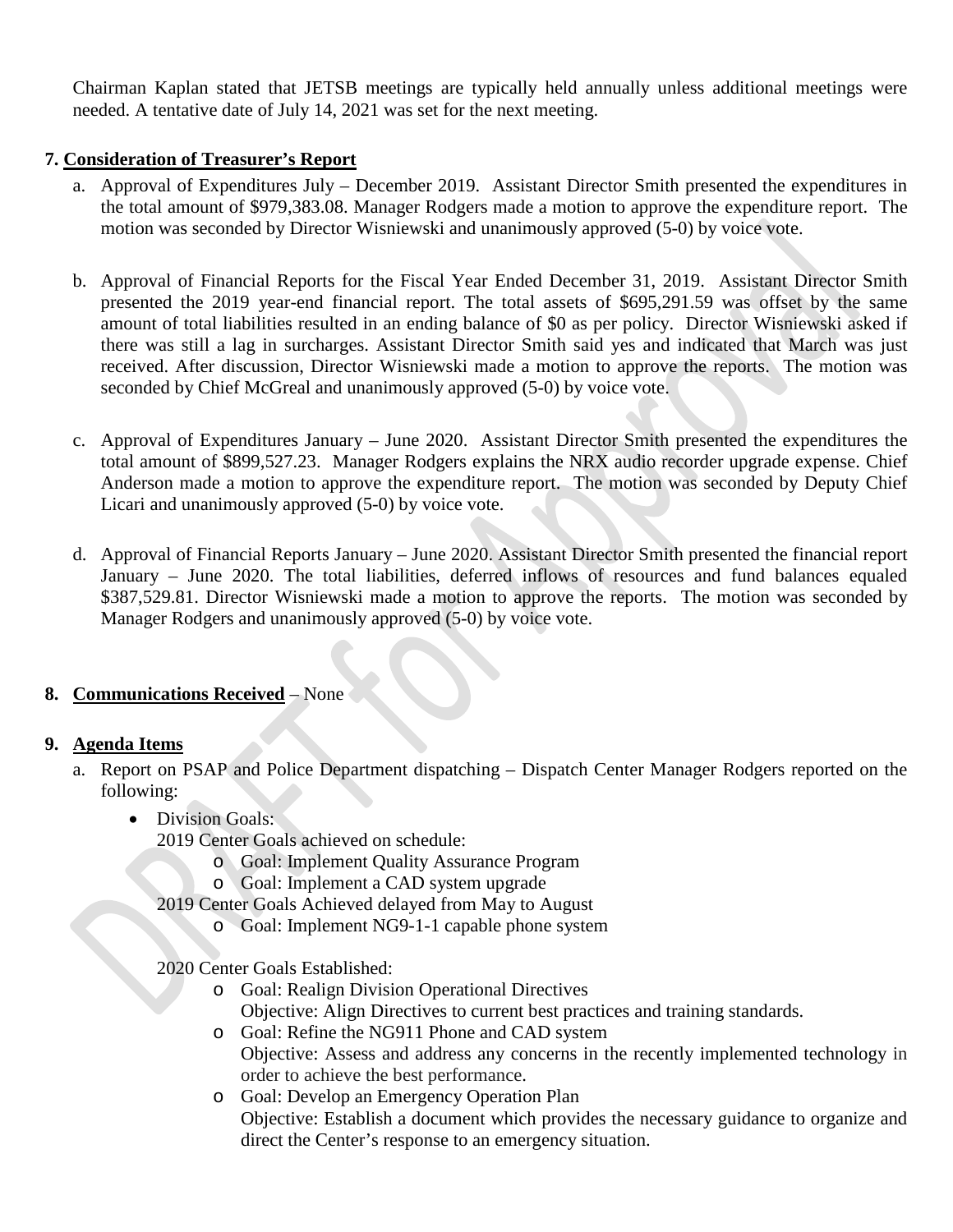- Efficiency. NENA Standard for 9-1-1 Call Answering is that 90% of all calls (during busiest hour) should be answered within 10 seconds, 95% of all calls should be answered within 20 seconds. The Center continues to raise its efficiency. In 2019, we achieved a .54 percentage of improvement; exceeding the NENA Call Answering standard with a 98.76% average of calls answered within 10 seconds. This is the third consecutive year where we have improved efficiency with a 1.3% overall cumulative change since 2017. While the Center has experienced a slight 3.7% decrease in the volume of calls dispatched, there was a 2.09% increase in overall phone activity. By the end of 2019, the Center decreased the time from Call Received to Officer Dispatch by 5.26% to reach an average of 1.8 minutes which includes all priority levels. Since 2017, the percentage of improvement has reached an impressive 30.77%.
- Other Updates. Implemented an online overnight parking, vacation watch and pet management system for Wheeling. JCI the municipal alarm monitoring vendor is grossly behind in their migration from direct connect alarms in Wheeling to radio alarms. There are still three remaining accounts to be converted before the Keltron monitoring system can be replaced with the newer system. The audio recording systems both were upgraded with a multimedia module. We are behind in the implementation the process. April 24, 2020 the Center took over Des Plaines LEADS work. The transition went smoothly although we continue to make minor modifications in the workflow process.

## **8. Old Business**

- a. Application for a 9-1-1 Modification Plan application. Manager Rodgers notes that the application was submitted as previously discussed and approved late August 2019.
- b. Ratification of the Rules of Procedure of the Wheeling-Des Plaines JETSB. Director Kaplan provides background on document. Chief McGreal inquired if Legal has reviewed the rules. Director Kaplan indicated that Wheeling's did but was unsure if Des Plaines did. Ratification was tabled pending Des Plaines confirmation.

### **9. New Business**

a. None

**10. Comments from the Public** – There were no members of the public present, and thus no comments.

### **11. Adjournment**

Chief Anderson made a motion to adjourn the meeting. The motion was seconded by Manager Rodgers and unanimously approved (5-0) by voice vote. Chairman Kaplan adjourned the meeting at 09:52 a.m.

Respectfully submitted,

Rocella Rodgers, Secretary

 $\overline{\phantom{a}}$  , where  $\overline{\phantom{a}}$  , where  $\overline{\phantom{a}}$  ,  $\overline{\phantom{a}}$  ,  $\overline{\phantom{a}}$  ,  $\overline{\phantom{a}}$  ,  $\overline{\phantom{a}}$  ,  $\overline{\phantom{a}}$  ,  $\overline{\phantom{a}}$  ,  $\overline{\phantom{a}}$  ,  $\overline{\phantom{a}}$  ,  $\overline{\phantom{a}}$  ,  $\overline{\phantom{a}}$  ,  $\overline{\phantom{a}}$  ,  $\overline{\phantom{a}}$  ,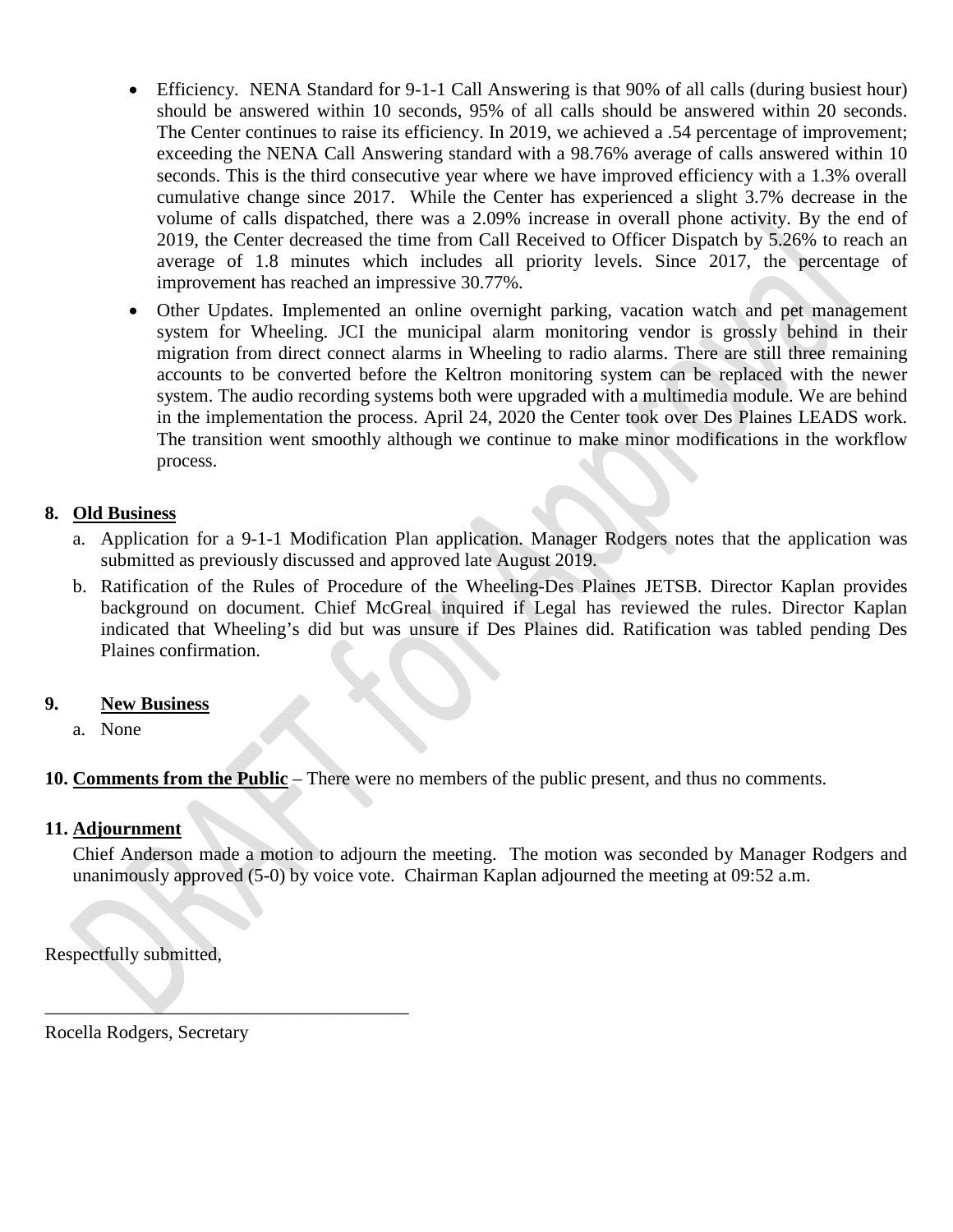SUNGARD PENTAMATIONDATE: 06/15/2021TIME: 14:21:45

SELECTION CRITERIA: orgn.fund='15'ACCOUNTING PERIODS: 1/20 THRU 13/20

SORTED BY: FUND, DEPT, ACCOUNT

TOTALED ON: FUND, DEPT

PAGE BREAKS ON: FUND, DEPT

#### FUND − 15 − EMERGENCY TELEPHONE SYS ORGANIZATION − 15 − EMERGENCY TELEPHONE SYS

ACCOUNT

| ACCOUNT     |     |            |           |        |               |              |                          | CUMULATIVE |
|-------------|-----|------------|-----------|--------|---------------|--------------|--------------------------|------------|
| <b>DATE</b> | T/C | PURCHASE O | REFERENCE | VENDOR | <b>BUDGET</b> | EXPENDITURES | ENCUMBRANCES DESCRIPTION | BALANCE    |
|             |     |            |           |        |               |              |                          |            |
|             |     |            |           |        |               |              |                          |            |

EXPENDITURE AUDIT TRAIL

#### 15 − EMERGENCY TELEPHONE SYS

| 5101<br>$01/01/20$ 11-1<br>$01/10/20$ 22-1<br>$01/24/20$ 19-1<br>$02/04/21$ 19-13<br>$03/22/21$ 19-13<br>TOTAL                                                                                                                                                                                          | LONGEVITY<br>LONGEVITY                                 | 20200090<br>20202161<br>20202260                                                                                                                                     | .00<br>3,030.00<br>3,030.00         | .00<br>800.00<br>2,554.20<br>639.99<br>10.17<br>4,004.36                                                                                                                                                         | .00 | .00 BEGINNING BALANCE<br>POSTED FROM BUDGET SYSTEM<br>PAYROLL CHARGES<br>RECLASS 59.4% DISP SALARY<br>RECLASS DISP SAL 66.78%<br>REST DISP TO 66.95%<br>$-974.36$                                                                                                                                                                                                                                                                                          |
|---------------------------------------------------------------------------------------------------------------------------------------------------------------------------------------------------------------------------------------------------------------------------------------------------------|--------------------------------------------------------|----------------------------------------------------------------------------------------------------------------------------------------------------------------------|-------------------------------------|------------------------------------------------------------------------------------------------------------------------------------------------------------------------------------------------------------------|-----|------------------------------------------------------------------------------------------------------------------------------------------------------------------------------------------------------------------------------------------------------------------------------------------------------------------------------------------------------------------------------------------------------------------------------------------------------------|
| 5102<br>$01/01/20$ 11-1<br>TOTAL                                                                                                                                                                                                                                                                        | OVERTIME<br>OVERTIME                                   |                                                                                                                                                                      | .00<br>.00<br>.00                   | .00<br>.00                                                                                                                                                                                                       | .00 | .00 BEGINNING BALANCE<br>POSTED FROM BUDGET SYSTEM<br>.00                                                                                                                                                                                                                                                                                                                                                                                                  |
| 5104<br>$01/01/20$ 11-1<br>$01/24/20$ 19-1<br>$02/24/20$ 19-2<br>$03/25/20$ 19-3<br>$04/21/20$ 19-4<br>$05/28/20$ 19-5<br>$06/30/20$ 19-6<br>$07/27/20$ 19-7<br>$08/31/20$ 19-8<br>09/22/20 19-9<br>10/30/20 19-10<br>11/30/20 19-11<br>12/30/20 19-12<br>$02/04/21$ 19-13<br>$03/22/21$ 19-13<br>TOTAL | <b>SALARIES</b><br><b>SALARIES</b>                     | 20200090<br>20200262<br>20200432<br>20200572<br>20200755<br>20200949<br>20201074<br>20201372<br>20201414<br>20201653<br>20201857<br>20202013<br>20202161<br>20202260 | .00<br>1,000,200.00<br>1,000,200.00 | .00<br>66,966.41<br>74,664.05<br>73,833.62<br>73,496.16<br>109,484.99<br>76,310.63<br>76,575.72<br>76,575.72<br>78,703.88<br>106,516.54<br>118,771.37<br>74,004.53<br>125, 189.57<br>2,779.94<br>1, 133, 873. 13 | .00 | .00 BEGINNING BALANCE<br>POSTED FROM BUDGET SYSTEM<br>RECLASS 59.4% DISP SALARY<br>RECLASS 59.4% DIS SAL ACC<br>RECLASS DISP SAL ACC 59.4<br>RECLASS DISP SAL APR<br>MAY DISP SAL 59.4% RECLAS<br>RECLASS DISP SAL ACCR JUN<br>RECLAS DISP SAL ACRL 59.4<br>RECLS 59.4% DISP SAL ACRL<br>RECLS 59.4% DISP SAL<br>RECLASS 59.4% DISP SAL<br>RECLS 59.4% DISP SAL<br>RECLS 59.4% DISP SAL<br>RECLASS DISP SAL 66.78%<br>REST DISP TO 66.95%<br>$-133,673.13$ |
| 5105<br>$01/01/20$ 11-1<br>TOTAL                                                                                                                                                                                                                                                                        | LOCAL TRAINING & MEETINGS<br>LOCAL TRAINING & MEETINGS |                                                                                                                                                                      | .00<br>.00<br>.00                   | .00<br>.00                                                                                                                                                                                                       | .00 | .00 BEGINNING BALANCE<br>POSTED FROM BUDGET SYSTEM<br>.00                                                                                                                                                                                                                                                                                                                                                                                                  |

N PAGE NUMBER: 1<br>PAGE NUMBER: 1 VILLAGE OF WHEELING AUDIT21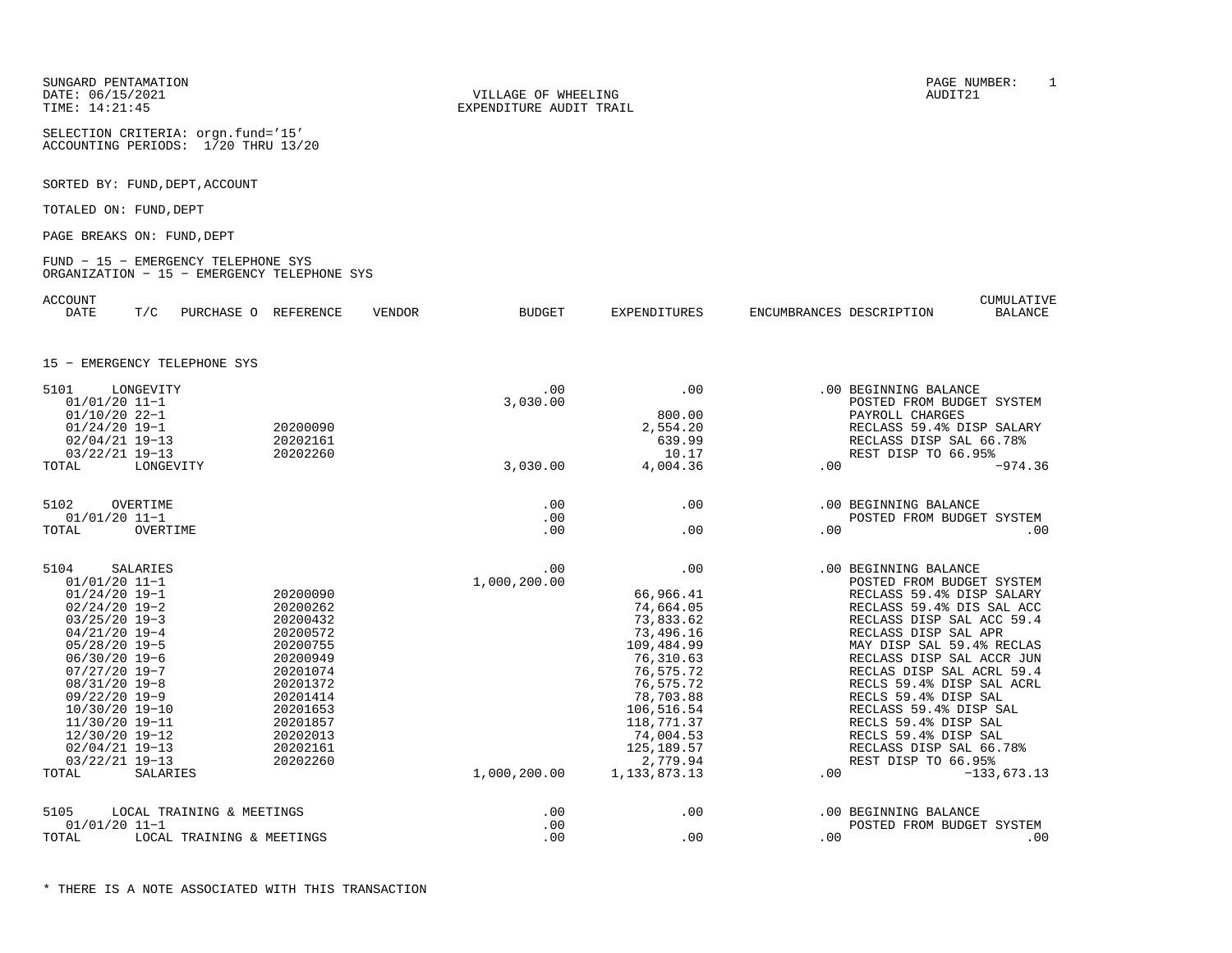DATE: 06/15/2021 VILLAGE OF WHEELING AUDIT21

SELECTION CRITERIA: orgn.fund='15'ACCOUNTING PERIODS: 1/20 THRU 13/20

SORTED BY: FUND, DEPT, ACCOUNT

TOTALED ON: FUND, DEPT

PAGE BREAKS ON: FUND, DEPT

#### FUND − 15 − EMERGENCY TELEPHONE SYS ORGANIZATION − 15 − EMERGENCY TELEPHONE SYS

ACCOUNT CUMULATIVE

| <b>DATE</b>                                                                                                                                                                                                                                                                                             | T/C | PURCHASE O REFERENCE                                                                                   |                                                                                                                                                                      | VENDOR | <b>BUDGET</b>                                    | <b>EXPENDITURES</b>                                                                                                                                                                                    | ENCUMBRANCES DESCRIPTION | <b>BALANCE</b>                                                                                                                                                                                                                                                                                                                                                                                                                                            |
|---------------------------------------------------------------------------------------------------------------------------------------------------------------------------------------------------------------------------------------------------------------------------------------------------------|-----|--------------------------------------------------------------------------------------------------------|----------------------------------------------------------------------------------------------------------------------------------------------------------------------|--------|--------------------------------------------------|--------------------------------------------------------------------------------------------------------------------------------------------------------------------------------------------------------|--------------------------|-----------------------------------------------------------------------------------------------------------------------------------------------------------------------------------------------------------------------------------------------------------------------------------------------------------------------------------------------------------------------------------------------------------------------------------------------------------|
| 5106<br>$01/01/20$ 11-1<br>TOTAL                                                                                                                                                                                                                                                                        |     | UNIFORM ALLOWANCE<br>UNIFORM ALLOWANCE                                                                 |                                                                                                                                                                      |        | .00<br>.00<br>.00                                | .00<br>.00                                                                                                                                                                                             | .00                      | .00 BEGINNING BALANCE<br>POSTED FROM BUDGET SYSTEM<br>.00.                                                                                                                                                                                                                                                                                                                                                                                                |
| 5108<br>$01/01/20$ 11-1<br>$01/24/20$ 19-1<br>$02/24/20$ 19-2<br>$03/25/20$ 19-3<br>$04/21/20$ 19-4<br>$05/28/20$ 19-5<br>$06/30/20$ 19-6<br>$07/27/20$ 19-7<br>$08/31/20$ 19-8<br>$09/22/20$ 19-9<br>10/30/20 19-10<br>11/30/20 19-11<br>12/30/20 19-12<br>$02/04/21$ 19-13<br>03/22/21 19-13<br>TOTAL |     | EMPLOYER CONTRIBUTIONS<br>EMPLOYER CONTRIBUTIONS                                                       | 20200090<br>20200262<br>20200432<br>20200572<br>20200755<br>20200949<br>20201074<br>20201372<br>20201414<br>20201653<br>20201857<br>20202013<br>20202161<br>20202260 |        | .00<br>200,675.00<br>200,675.00                  | .00<br>13,446.50<br>15,510.04<br>15,161.00<br>14,877.31<br>22,598.94<br>17, 148.44<br>16,949.43<br>17,156.64<br>17,083.95<br>26,991.73<br>25, 332.04<br>16,631.93<br>27,088.87<br>626.18<br>246,603.00 | .00                      | .00 BEGINNING BALANCE<br>POSTED FROM BUDGET SYSTEM<br>RECLASS 59.4% DISP SALARY<br>RECLASS 59.4% DIS SAL ACC<br>RECLASS DISP SAL ACC 59.4<br>RECLASS DISP SAL APR<br>MAY DISP SAL 59.4% RECLAS<br>RECLASS DISP SAL ACCR JUN<br>RECLAS DISP SAL ACRL 59.4<br>RECLS 59.4% DISP SAL ACRL<br>RECLS 59.4% DISP SAL<br>RECLASS 59.4% DISP SAL<br>RECLS 59.4% DISP SAL<br>RECLS 59.4% DISP SAL<br>RECLASS DISP SAL 66.78%<br>REST DISP TO 66.95%<br>$-45,928.00$ |
| 5116<br>$01/01/20$ 11-1<br>$09/22/20$ 19-9<br>TOTAL<br>5205<br>$01/01/20$ 11-1<br>TOTAL                                                                                                                                                                                                                 |     | SICK LEAVE ANNL BUY BACK<br>SICK LEAVE ANNL BUY BACK<br>MULTIPLE DAY TRAINING<br>MULTIPLE DAY TRAINING | 20201414                                                                                                                                                             |        | .00<br>2,415.00<br>2,415.00<br>.00<br>.00<br>.00 | .00<br>1,779.65<br>1,779.65<br>.00<br>.00                                                                                                                                                              | .00<br>.00               | .00 BEGINNING BALANCE<br>POSTED FROM BUDGET SYSTEM<br>RECLS 59.4% DISP SAL<br>635.35<br>.00 BEGINNING BALANCE<br>POSTED FROM BUDGET SYSTEM<br>.00                                                                                                                                                                                                                                                                                                         |
| 5207<br>$01/01/20$ 11-1<br>$01/03/20$ 19-1                                                                                                                                                                                                                                                              |     | IS SERV & MAINT AGREEMENT                                                                              | 20200203                                                                                                                                                             |        | .00<br>129,370.00                                | .00<br>300.00                                                                                                                                                                                          |                          | .00 BEGINNING BALANCE<br>POSTED FROM BUDGET SYSTEM<br>REV 2019 PPD EXPENSES                                                                                                                                                                                                                                                                                                                                                                               |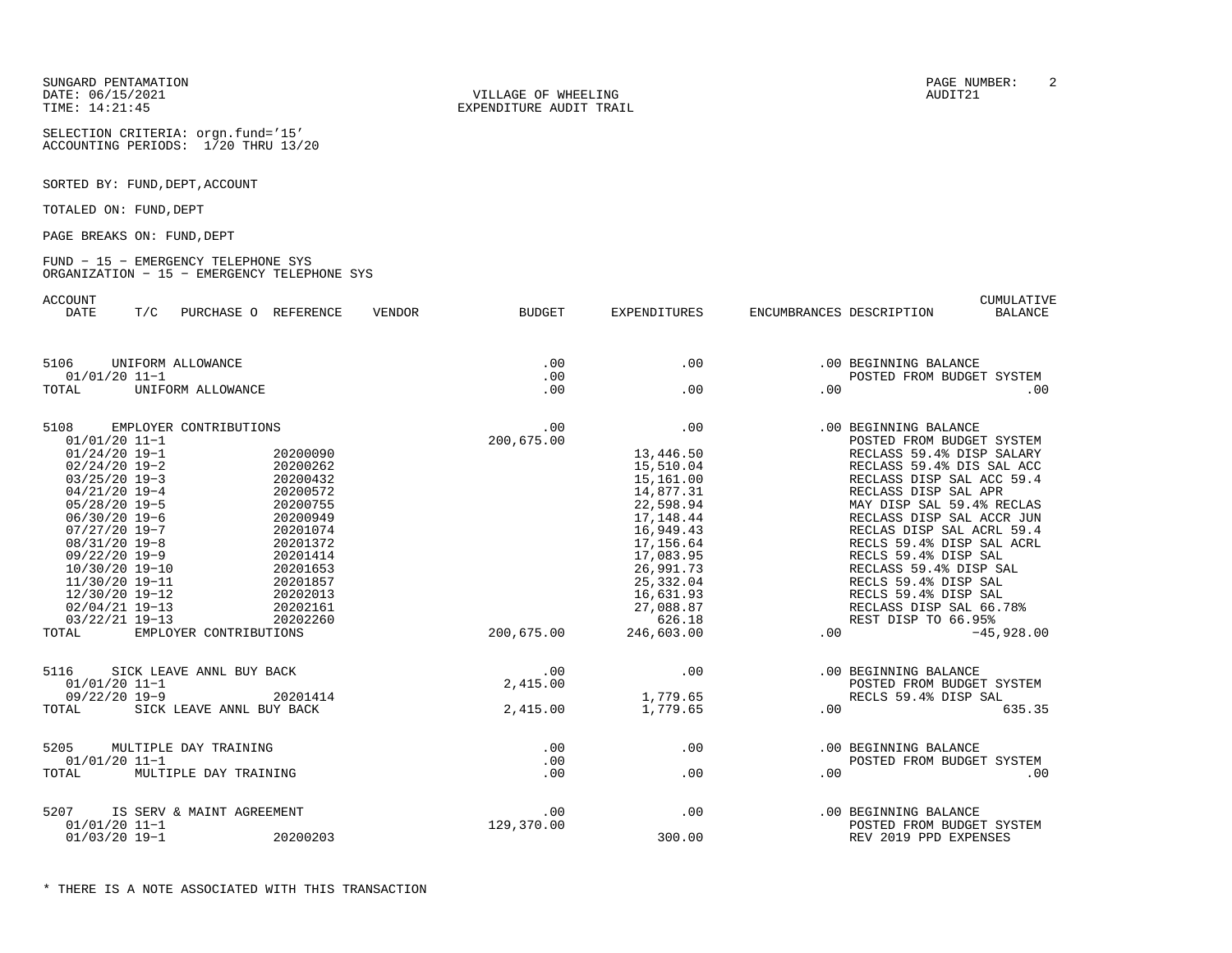DATE: 06/15/2021 VILLAGE OF WHEELING AUDIT21

SELECTION CRITERIA: orgn.fund='15'ACCOUNTING PERIODS: 1/20 THRU 13/20

SORTED BY: FUND, DEPT, ACCOUNT

TOTALED ON: FUND, DEPT

PAGE BREAKS ON: FUND, DEPT

#### FUND − 15 − EMERGENCY TELEPHONE SYS ORGANIZATION − 15 − EMERGENCY TELEPHONE SYS

ACCOUNT CUMULATIVE

| IS SERV & MAINT AGREEMENT (cont'd)<br>5207<br>01/09/20 17-1 20000064-01<br>10704 ONSOLVE LLC<br>12,000.00 CODE RED SERVICE 2020<br>$-1,630.86$<br>$01/13/20$ 19-1<br>20200040<br>FIBER OPTIC LINK - OCT<br>$01/13/20$ 21-1<br>1911004<br>1,630.86<br>6733 COMCAST<br>.00 Fiber Optic Link-Oct (50%<br>01/15/20 21-1 20000064-01 42361<br>12,000.00<br>10704 ONSOLVE LLC<br>$-12,000.00$ CODE RED SERVICE 2020 |           |
|---------------------------------------------------------------------------------------------------------------------------------------------------------------------------------------------------------------------------------------------------------------------------------------------------------------------------------------------------------------------------------------------------------------|-----------|
|                                                                                                                                                                                                                                                                                                                                                                                                               |           |
|                                                                                                                                                                                                                                                                                                                                                                                                               |           |
|                                                                                                                                                                                                                                                                                                                                                                                                               |           |
|                                                                                                                                                                                                                                                                                                                                                                                                               |           |
|                                                                                                                                                                                                                                                                                                                                                                                                               |           |
| 02/07/20 17-1 19001662-01<br>1795 MOTOROLA SOLUTIO<br>274,524.65 ENCUMB CARRIED FORWARD                                                                                                                                                                                                                                                                                                                       |           |
| $-3, 260.00$<br>$02/19/20$ 19-2<br>20200240<br>REVERSE NOV/DEC FIBER OPT                                                                                                                                                                                                                                                                                                                                      |           |
| $-1.72$<br>$02/19/20$ 19-2<br>20200234<br>ADDTL DEC FIBER OPTICS                                                                                                                                                                                                                                                                                                                                              |           |
| 1,630.86<br>$02/24/20$ 21-2<br>2001005<br>6733 COMCAST<br>.00 Fiber Optic Links-Dec (50                                                                                                                                                                                                                                                                                                                       |           |
| $02/28/20$ 19-2<br>20200369<br>1,630.86<br>REVERSE COMCAST PAYMENT                                                                                                                                                                                                                                                                                                                                            |           |
| 2002006<br>1,600.95<br>.00 Fiber Optic Links-Jan (50<br>$03/16/20$ 21-3<br>6733 COMCAST                                                                                                                                                                                                                                                                                                                       |           |
| 1,600.95<br>$05/05/20$ 21-5<br>2003005<br>6733 COMCAST<br>.00 Fiber Optic Link-Feb (50%                                                                                                                                                                                                                                                                                                                       |           |
| $06/08/20$ 21-6<br>2004004<br>6733 COMCAST<br>1,600.95<br>.00 Fiber Optic Links-Mar (50                                                                                                                                                                                                                                                                                                                       |           |
| 2005004<br>1,208.91<br>.00 Fiber Optic Links-Apr (50<br>$07/08/20$ 21-7<br>6733 COMCAST                                                                                                                                                                                                                                                                                                                       |           |
| 2006005<br>6733 COMCAST<br>2,040.70<br>.00 Fiber Optic Links-May (50<br>07/31/20 21-7                                                                                                                                                                                                                                                                                                                         |           |
| 09/04/20 21-9<br>2007005<br>6733 COMCAST<br>1,626.41<br>.00 Fiber Optic Data Link-Jun                                                                                                                                                                                                                                                                                                                         |           |
| 10/05/20 21-10<br>2008005<br>6733 COMCAST<br>1,671.58<br>.00 Fiber Optic Links-Jul (50                                                                                                                                                                                                                                                                                                                        |           |
| 6733 COMCAST<br>1,671.65<br>.00 Fiber Optic Links-Aug (50<br>$11/04/20$ 21-11<br>2009005                                                                                                                                                                                                                                                                                                                      |           |
| 2010005<br>6733 COMCAST<br>1,671.65<br>.00 Fiber Optic Links-Sept (5<br>12/01/20 21-12                                                                                                                                                                                                                                                                                                                        |           |
| 1,675.96<br>20202131<br>COMCAST-FIBER OPTIC LINKS<br>12/31/20 19-13                                                                                                                                                                                                                                                                                                                                           |           |
| 2011004<br>6733 COMCAST<br>1,675.96<br>.00 Fiber Optic Links-Oct (50<br>$01/05/21$ 21-13                                                                                                                                                                                                                                                                                                                      |           |
| 11,833.09<br>01/12/21 19-13<br>20202075<br>RECLASS 2020 CAD MAINT FE                                                                                                                                                                                                                                                                                                                                          |           |
| 1,675.96<br>$01/26/21$ 21-13<br>2012006<br>6733 COMCAST<br>.00 Fiber Optic Links-Nov (50                                                                                                                                                                                                                                                                                                                      |           |
| $-266, 898.97$<br>01/2029-9/2029 MOTOROLA<br>$01/27/21$ 19-13<br>20202141                                                                                                                                                                                                                                                                                                                                     |           |
| 01/28/21 21-13 19001662-01 44471<br>$-314, 305.04$<br>314,305.04 NG 911 PHONE SYSTEM<br>1795 MOTOROLA SOLUTIO                                                                                                                                                                                                                                                                                                 |           |
| 01/28/21 21-13 19001662-01 44471<br>1795 MOTOROLA SOLUTIO<br>$-31,939.76$<br>31,939.76 NG 911 PHONE SYSTEM                                                                                                                                                                                                                                                                                                    |           |
| $-29, 393.48$<br>01/28/21 21-13 19001662-01 44471<br>1795 MOTOROLA SOLUTIO<br>29,393.48 NG 911 PHONE SYSTEM                                                                                                                                                                                                                                                                                                   |           |
| 29,393.48<br>01/28/21 21-13 19001662-01 44471<br>1795 MOTOROLA SOLUTIO<br>$-29,393.48$ NG 911 PHONE SYSTEM                                                                                                                                                                                                                                                                                                    |           |
| 31,939.76<br>01/28/21 21-13 19001662-01 44471<br>1795 MOTOROLA SOLUTIO<br>$-31,939.76$ NG 911 PHONE SYSTEM                                                                                                                                                                                                                                                                                                    |           |
| 01/28/21 21-13 19001662-01 44471<br>314,305.04<br>1795 MOTOROLA SOLUTIO<br>$-314, 305.04$ NG 911 PHONE SYSTEM                                                                                                                                                                                                                                                                                                 |           |
| 01/28/21 21-13 19001662-01 44471<br>01/28/21 21-13 19001662-01 44471<br>1795 MOTOROLA SOLUTIO<br>274,524.65<br>$-274,524.65$ NG 911 PHONE SYSTEM                                                                                                                                                                                                                                                              |           |
| 129,370.00<br>51,480.40<br>TOTAL<br>IS SERV & MAINT AGREEMENT<br>.00                                                                                                                                                                                                                                                                                                                                          | 77,889.60 |
|                                                                                                                                                                                                                                                                                                                                                                                                               |           |
| 5212<br>.00<br>EMPLOYEE HEALTH INSURANCE<br>.00<br>.00 BEGINNING BALANCE                                                                                                                                                                                                                                                                                                                                      |           |
| $01/01/20$ 11-1<br>138,420.00<br>POSTED FROM BUDGET SYSTEM                                                                                                                                                                                                                                                                                                                                                    |           |
| 23,980.39<br>$01/24/20$ 19-1<br>20200090<br>RECLASS 59.4% DISP SALARY                                                                                                                                                                                                                                                                                                                                         |           |
| 20200262<br>11,990.19<br>RECLASS 59.4% DIS SAL ACC<br>$02/24/20$ 19-2                                                                                                                                                                                                                                                                                                                                         |           |
| $03/25/20$ 19-3<br>20200432<br>11,673.93<br>RECLASS DISP SAL ACC 59.4                                                                                                                                                                                                                                                                                                                                         |           |
| $04/21/20$ 19-4<br>20200572<br>11,001.62<br>RECLASS DISP SAL APR                                                                                                                                                                                                                                                                                                                                              |           |

SUNGARD PENTAMATION PAGE NUMBER: 3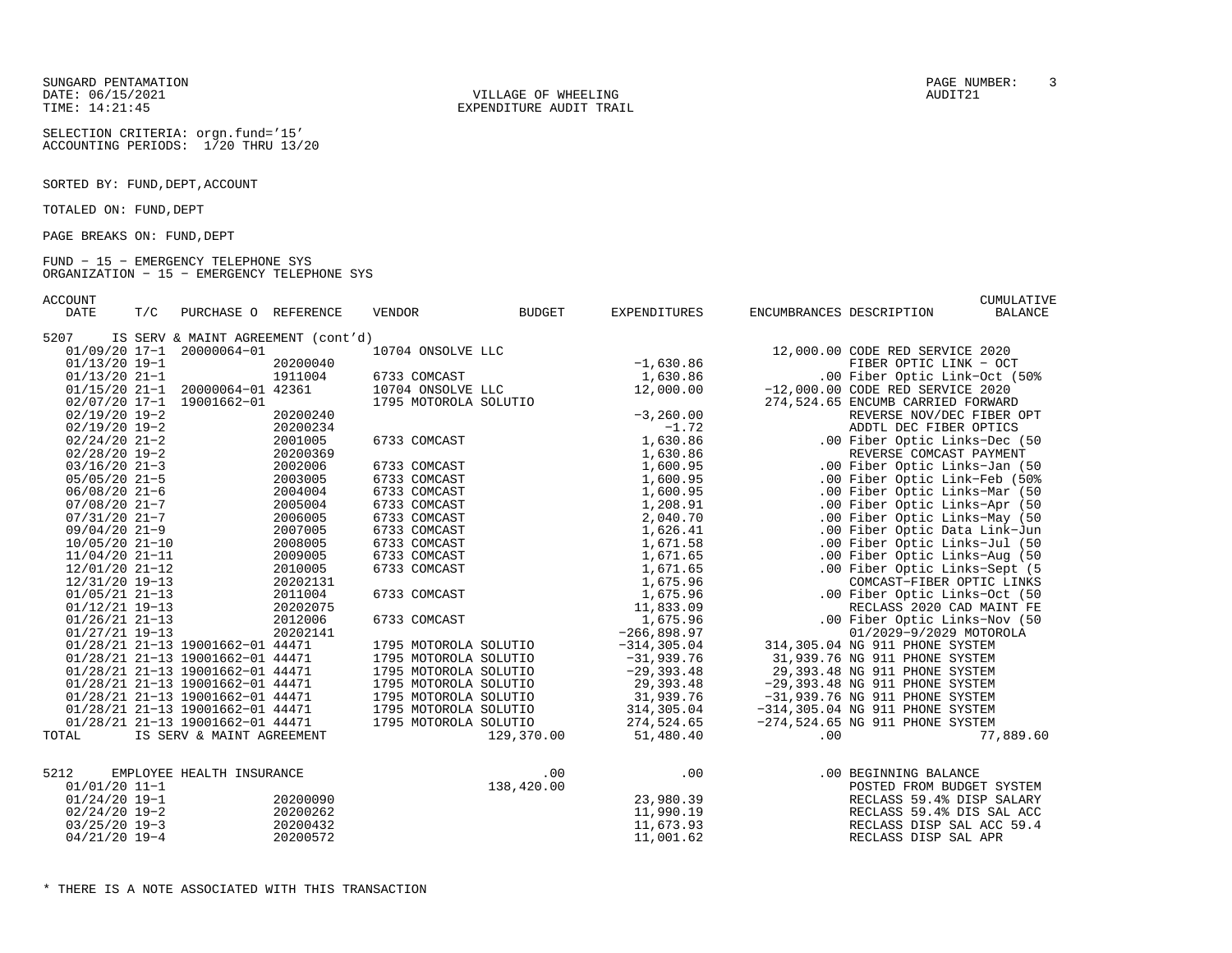SUNGARD PENTAMATION PAGE NUMBER: 4

SELECTION CRITERIA: orgn.fund='15'ACCOUNTING PERIODS: 1/20 THRU 13/20

SORTED BY: FUND, DEPT, ACCOUNT

TOTALED ON: FUND, DEPT

PAGE BREAKS ON: FUND, DEPT

#### FUND − 15 − EMERGENCY TELEPHONE SYS ORGANIZATION − 15 − EMERGENCY TELEPHONE SYS

ACCOUNT CUMULATIVE

| <b>DATE</b><br>T/C<br>PURCHASE O REFERENCE                                                                                                                                                                                                                                                                                                                                                      | <b>VENDOR</b><br><b>BUDGET</b>                                                                                                                                                               | <b>EXPENDITURES</b>                                                                                                                     | ENCUMBRANCES DESCRIPTION<br><b>BALANCE</b>                                                                                                                                                                                                                                                                                                                                   |
|-------------------------------------------------------------------------------------------------------------------------------------------------------------------------------------------------------------------------------------------------------------------------------------------------------------------------------------------------------------------------------------------------|----------------------------------------------------------------------------------------------------------------------------------------------------------------------------------------------|-----------------------------------------------------------------------------------------------------------------------------------------|------------------------------------------------------------------------------------------------------------------------------------------------------------------------------------------------------------------------------------------------------------------------------------------------------------------------------------------------------------------------------|
| EMPLOYEE HEALTH INSURANCE (cont'd)<br>5212<br>$05/28/20$ 19-5<br>20200755<br>$06/30/20$ 19-6<br>20200949<br>$07/27/20$ 19-7<br>20201074<br>08/31/20 19-8<br>20201372<br>09/22/20 19-9<br>20201414<br>20201653<br>10/30/20 19-10<br>11/30/20 19-11<br>20201857<br>12/30/20 19-12<br>20202013<br>$02/04/21$ 19-13<br>20202161<br>03/22/21 19-13<br>20202260<br>EMPLOYEE HEALTH INSURANCE<br>TOTAL | 138,420.00                                                                                                                                                                                   | 11,342.30<br>12,040.66<br>12,040.66<br>12,024.79<br>11,033.36<br>11,024.56<br>8,362.96<br>10,503.01<br>6,276.70<br>390.24<br>153,685.37 | MAY DISP SAL 59.4% RECLAS<br>RECLASS DISP SAL ACCR JUN<br>RECLAS DISP SAL ACRL 59.4<br>RECLS 59.4% DISP SAL ACRL<br>RECLS 59.4% DISP SAL<br>RECLASS 59.4% DISP SAL<br>RECLS 59.4% DISP SAL<br>RECLS 59.4% DISP SAL<br>RECLASS DISP SAL 66.78%<br>REST DISP TO 66.95%<br>.00<br>$-15, 265.37$                                                                                 |
|                                                                                                                                                                                                                                                                                                                                                                                                 |                                                                                                                                                                                              |                                                                                                                                         |                                                                                                                                                                                                                                                                                                                                                                              |
| 5220<br>MAINT OFF/SPEC EQUIPMENT<br>$01/01/20$ 11-1<br>MAINT OFF/SPEC EOUIPMENT<br>TOTAL                                                                                                                                                                                                                                                                                                        | .00<br>.00<br>.00                                                                                                                                                                            | .00<br>.00                                                                                                                              | .00 BEGINNING BALANCE<br>POSTED FROM BUDGET SYSTEM<br>.00<br>.00                                                                                                                                                                                                                                                                                                             |
|                                                                                                                                                                                                                                                                                                                                                                                                 |                                                                                                                                                                                              |                                                                                                                                         |                                                                                                                                                                                                                                                                                                                                                                              |
| MAINT RADIO EOUIPMENT<br>5221<br>01/01/20 11-1                                                                                                                                                                                                                                                                                                                                                  | .00<br>.00                                                                                                                                                                                   | .00                                                                                                                                     | .00 BEGINNING BALANCE<br>POSTED FROM BUDGET SYSTEM                                                                                                                                                                                                                                                                                                                           |
| MAINT RADIO EQUIPMENT<br>TOTAL                                                                                                                                                                                                                                                                                                                                                                  | .00                                                                                                                                                                                          | .00                                                                                                                                     | .00<br>.00                                                                                                                                                                                                                                                                                                                                                                   |
| 5222<br>MEMBERSHIP DUES<br>$01/01/20$ 11-1<br>TOTAL<br>MEMBERSHIP DUES                                                                                                                                                                                                                                                                                                                          | .00<br>.00<br>.00                                                                                                                                                                            | .00<br>.00                                                                                                                              | .00 BEGINNING BALANCE<br>POSTED FROM BUDGET SYSTEM<br>.00<br>.00                                                                                                                                                                                                                                                                                                             |
| REG & SPCL AGENCY ASSESS<br>5231<br>$01/01/20$ 11-1<br>01/09/20 21-1 19000193-01 42322<br>01/09/20 17-1 19000193-01<br>01/23/20 21-1 19000193-01 42400<br>02/20/20 21-2 19000193-01 42526<br>04/01/20 21-4 19000193-01 42715<br>05/07/20 17-5 20000851-01<br>05/14/20 21-5 20000851-01 42839<br>06/25/20 21-6 20000851-01 43463<br>06/25/20 21-6 20000851-01 43463                              | .00<br>385,460.00<br>2185 RED CENTER<br>2185 RED CENTER<br>2185 RED CENTER<br>2185 RED CENTER<br>2185 RED CENTER<br>2185 RED CENTER<br>2185 RED CENTER<br>2185 RED CENTER<br>2185 RED CENTER | .00<br>29,215.00<br>29,215.00<br>29,215.00<br>29,215.00<br>31,397.00<br>31,397.00<br>31,397.00                                          | .00 BEGINNING BALANCE<br>POSTED FROM BUDGET SYSTEM<br>-29,215.00 DISPATCH SERVICE-JAN<br>122,692.00 ENCUMB CARRIED FORWARD<br>-29,215.00 DISPATCH SERVICE-FEB<br>-29, 215.00 DISPATCH SERVICE-MAR<br>-35,047.00 DISPATCH SERVICE-APR<br>251,176.00 DISPATCH SERVICE<br>-31,397.00 DISPATCH SERVICE-MAY<br>-31,397.00 DISPATCH SERVICE-JUN<br>-31,397.00 DISPATCH SERVICE-JUL |

DATE: 06/15/2021 VILLAGE OF WHEELING AUDIT21TIME: 14:21:45 EXPENDITURE AUDIT TRAIL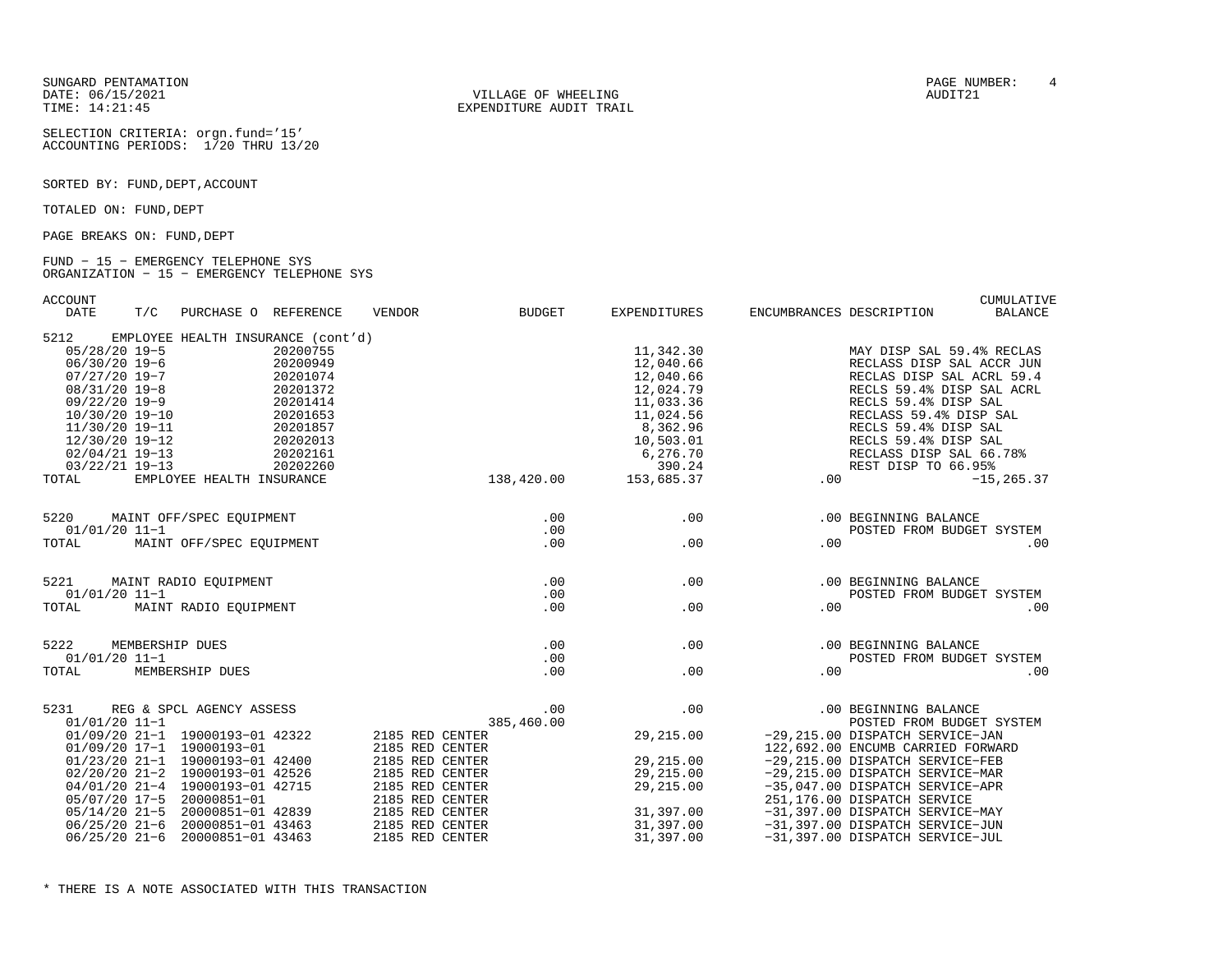SUNGARD PENTAMATION PAGE NUMBER: 5DATE: 06/15/2021 VILLAGE OF WHEELING AUDIT21

SELECTION CRITERIA: orgn.fund='15'ACCOUNTING PERIODS: 1/20 THRU 13/20

SORTED BY: FUND, DEPT, ACCOUNT

TOTALED ON: FUND, DEPT

PAGE BREAKS ON: FUND, DEPT

#### FUND − 15 − EMERGENCY TELEPHONE SYS ORGANIZATION − 15 − EMERGENCY TELEPHONE SYS

ACCOUNT CUMULATIVE

| DATE            | T/C             | PURCHASE O REFERENCE            |                                        | VENDOR                                                                                                                                                                                                                                                                                              | BUDGET   | EXPENDITURES          | ENCUMBRANCES DESCRIPTION                          |                                                                                                                                                                                                                                                                    | BALANCE   |
|-----------------|-----------------|---------------------------------|----------------------------------------|-----------------------------------------------------------------------------------------------------------------------------------------------------------------------------------------------------------------------------------------------------------------------------------------------------|----------|-----------------------|---------------------------------------------------|--------------------------------------------------------------------------------------------------------------------------------------------------------------------------------------------------------------------------------------------------------------------|-----------|
|                 |                 |                                 | 5231 REG & SPCL AGENCY ASSESS (cont'd) |                                                                                                                                                                                                                                                                                                     |          |                       |                                                   |                                                                                                                                                                                                                                                                    |           |
|                 |                 |                                 |                                        | 07/29/20 21-8 20000851-01 301-20-08B 2185 RED CENTER                                                                                                                                                                                                                                                |          | 31,397.00             |                                                   | -31,397.00 DISPATCH SERVICE-AUG                                                                                                                                                                                                                                    |           |
|                 |                 |                                 |                                        | 08/03/20 21-8 20000851-01 301-20-08B 2185 RED CENTER                                                                                                                                                                                                                                                |          |                       |                                                   | $-31,397.00$<br>$-31,397.00$<br>$-31,397.00$<br>$-31,397.00$ DISPATCH SERVICE-AUG<br>$-31,397.00$ DISPATCH SERVICE-AUG                                                                                                                                             |           |
|                 |                 | 08/03/20 21-8 20000851-01 43619 |                                        | 2185 RED CENTER                                                                                                                                                                                                                                                                                     |          |                       |                                                   |                                                                                                                                                                                                                                                                    |           |
|                 |                 |                                 |                                        |                                                                                                                                                                                                                                                                                                     |          |                       |                                                   | -31,397.00 DISPATCH SERVICE-SEPT                                                                                                                                                                                                                                   |           |
|                 |                 |                                 |                                        |                                                                                                                                                                                                                                                                                                     |          |                       |                                                   |                                                                                                                                                                                                                                                                    |           |
|                 |                 |                                 |                                        |                                                                                                                                                                                                                                                                                                     |          |                       |                                                   |                                                                                                                                                                                                                                                                    |           |
|                 |                 |                                 |                                        |                                                                                                                                                                                                                                                                                                     |          |                       |                                                   |                                                                                                                                                                                                                                                                    |           |
| TOTAL           |                 |                                 |                                        | 08/03/20 21-8 20000851-01 43017<br>08/20/20 21-8 20000851-01 43717<br>10/06/20 21-10 20000851-01 43849 2185 RED CENTER<br>10/29/20 21-11 20000851-01 44013 2185 RED CENTER<br>12/03/20 21-12 20000851-01 44228 2185 RED CENTER<br>TAL RE                                                            |          | 385,460.00 368,036.00 |                                                   | 31, 397.00<br>31, 397.00<br>31, 397.00<br>31, 397.00<br>31, 397.00<br>31, 397.00<br>31, 397.00<br>31, 397.00<br>31, 397.00<br>31, 397.00<br>31, 397.00<br>31, 397.00<br>31, 397.00<br>31, 397.00<br>31, 397.00<br>31, 397.00<br>31, 397.00<br>31, 397.00<br>368, 0 | 17,424.00 |
|                 |                 | 5238 TELE-COMMUNICATION SERV    |                                        |                                                                                                                                                                                                                                                                                                     | .00      |                       | .00                                               | .00 BEGINNING BALANCE                                                                                                                                                                                                                                              |           |
| $01/01/20$ 11-1 |                 |                                 |                                        |                                                                                                                                                                                                                                                                                                     | 8,500.00 |                       |                                                   | POSTED FROM BUDGET SYSTEM                                                                                                                                                                                                                                          |           |
|                 |                 |                                 |                                        | $\begin{array}{cccc} 01/01/20 & 11-1 & 20201030 \\ 02/06/20 & 19-2 & 20201030 \\ 11/20/20 & 17-11 & 20002169-01 & 1795 & \text{MOTOROLA SOLUTION} \\ 12/03/20 & 21-12 & 20002169-01 & 44214 & 1795 & \text{MOTOROLA SOLUTION} \\ \text{TORAL} & \text{TELE-COMMUNICATION SERV} & 8,500 \end{array}$ |          | 2,700.00              |                                                   | RECLASS EXP-MOTOROLA SOL                                                                                                                                                                                                                                           |           |
|                 |                 |                                 |                                        |                                                                                                                                                                                                                                                                                                     |          |                       |                                                   |                                                                                                                                                                                                                                                                    |           |
|                 |                 |                                 |                                        |                                                                                                                                                                                                                                                                                                     |          |                       | RECHALL<br>8,100.00 911 MAINT<br>100.00 STARCOM/C |                                                                                                                                                                                                                                                                    |           |
|                 |                 |                                 |                                        |                                                                                                                                                                                                                                                                                                     |          |                       |                                                   | = 2,300<br>= 8,100.00<br>= 8,100.00 5TARCOM/CALLWORKS<br>8,500.00 10,800.00 00<br>$-2,300.00$                                                                                                                                                                      |           |
|                 |                 |                                 |                                        |                                                                                                                                                                                                                                                                                                     |          |                       |                                                   |                                                                                                                                                                                                                                                                    |           |
|                 |                 | 5302 BOOKS & SUBSCRIPTIONS      |                                        |                                                                                                                                                                                                                                                                                                     | .00      |                       | .00                                               | .00 BEGINNING BALANCE                                                                                                                                                                                                                                              |           |
| $01/01/20$ 11-1 |                 |                                 |                                        |                                                                                                                                                                                                                                                                                                     | .00      |                       |                                                   | POSTED FROM BUDGET SYSTEM                                                                                                                                                                                                                                          |           |
|                 |                 | TOTAL BOOKS & SUBSCRIPTIONS     |                                        |                                                                                                                                                                                                                                                                                                     | .00      | .00                   |                                                   | .00                                                                                                                                                                                                                                                                | .00       |
|                 |                 |                                 |                                        |                                                                                                                                                                                                                                                                                                     |          |                       |                                                   |                                                                                                                                                                                                                                                                    |           |
|                 |                 | 5313 IS MISC EQPT & SUPPLIES    |                                        |                                                                                                                                                                                                                                                                                                     | .00      |                       | .00                                               | .00 BEGINNING BALANCE                                                                                                                                                                                                                                              |           |
| $01/01/20$ 11-1 |                 |                                 |                                        |                                                                                                                                                                                                                                                                                                     | .00      |                       |                                                   | POSTED FROM BUDGET SYSTEM                                                                                                                                                                                                                                          |           |
|                 |                 | TOTAL IS MISC EOPT & SUPPLIES   |                                        |                                                                                                                                                                                                                                                                                                     | .00      | .00                   | .00                                               |                                                                                                                                                                                                                                                                    | .00       |
|                 |                 | 5315 SMALL TOOLS & EOUIPMENT    |                                        |                                                                                                                                                                                                                                                                                                     | .00      | .00                   |                                                   | .00 BEGINNING BALANCE                                                                                                                                                                                                                                              |           |
| 01/01/20 11-1   |                 |                                 |                                        |                                                                                                                                                                                                                                                                                                     | .00      |                       |                                                   | POSTED FROM BUDGET SYSTEM                                                                                                                                                                                                                                          |           |
|                 |                 | TOTAL SMALL TOOLS & EQUIPMENT   |                                        |                                                                                                                                                                                                                                                                                                     | .00      | .00                   |                                                   | .00                                                                                                                                                                                                                                                                | .00       |
|                 |                 |                                 |                                        |                                                                                                                                                                                                                                                                                                     |          |                       |                                                   |                                                                                                                                                                                                                                                                    |           |
|                 |                 | 5317 MISC OPERATING SUPPLIES    |                                        |                                                                                                                                                                                                                                                                                                     | .00      |                       | .00                                               | .00 BEGINNING BALANCE                                                                                                                                                                                                                                              |           |
| $01/01/20$ 11-1 |                 |                                 |                                        |                                                                                                                                                                                                                                                                                                     | .00      |                       |                                                   | POSTED FROM BUDGET SYSTEM                                                                                                                                                                                                                                          |           |
| TOTAL           |                 | MISC OPERATING SUPPLIES         |                                        |                                                                                                                                                                                                                                                                                                     | .00      | .00                   | .00                                               |                                                                                                                                                                                                                                                                    | .00       |
| 5318            | OFFICE SUPPLIES |                                 |                                        |                                                                                                                                                                                                                                                                                                     | .00      | .00                   |                                                   | .00 BEGINNING BALANCE                                                                                                                                                                                                                                              |           |
|                 |                 |                                 |                                        |                                                                                                                                                                                                                                                                                                     |          |                       |                                                   |                                                                                                                                                                                                                                                                    |           |

TIME: 14:21:45 EXPENDITURE AUDIT TRAIL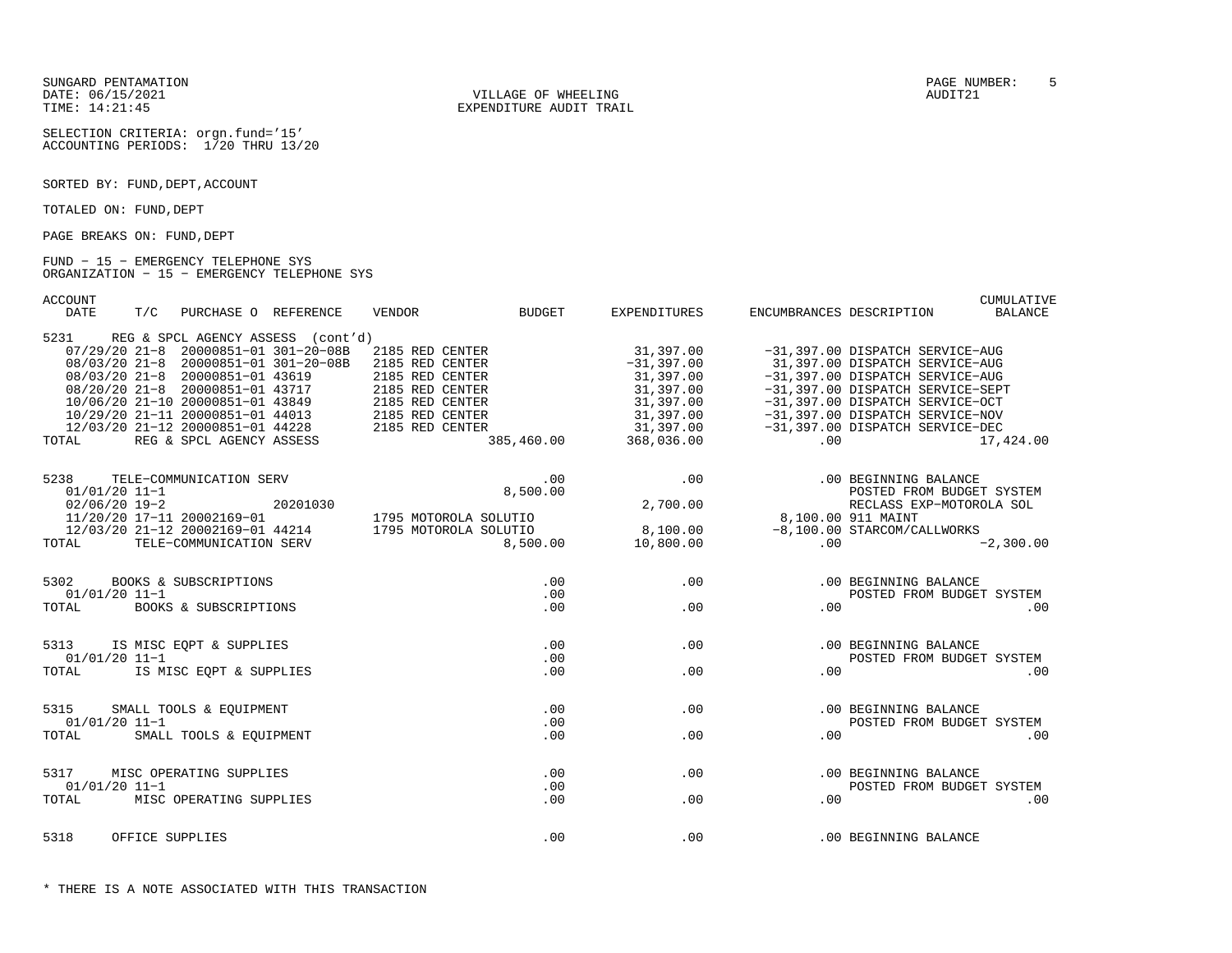SUNGARD PENTAMATIONDATE: 06/15/2021TIME: 14:21:45

SELECTION CRITERIA: orgn.fund='15'ACCOUNTING PERIODS: 1/20 THRU 13/20

SORTED BY: FUND, DEPT, ACCOUNT

TOTALED ON: FUND, DEPT

PAGE BREAKS ON: FUND, DEPT

#### FUND − 15 − EMERGENCY TELEPHONE SYS ORGANIZATION − 15 − EMERGENCY TELEPHONE SYS

ACCOUNT

| ACCOUNT<br><b>DATE</b>           | T/C | PURCHASE O REFERENCE                                                                                                                                                                                              |                                                                                                                         | <b>VENDOR</b>                                                                                                                                                                                                                                                       | <b>BUDGET</b>                 | <b>EXPENDITURES</b>                                                                                          | ENCUMBRANCES DESCRIPTION |                                                                                                                                                                                                                                                                 | CUMULATIVE<br><b>BALANCE</b> |
|----------------------------------|-----|-------------------------------------------------------------------------------------------------------------------------------------------------------------------------------------------------------------------|-------------------------------------------------------------------------------------------------------------------------|---------------------------------------------------------------------------------------------------------------------------------------------------------------------------------------------------------------------------------------------------------------------|-------------------------------|--------------------------------------------------------------------------------------------------------------|--------------------------|-----------------------------------------------------------------------------------------------------------------------------------------------------------------------------------------------------------------------------------------------------------------|------------------------------|
| 5318<br>$01/01/20$ 11-1<br>TOTAL |     | OFFICE SUPPLIES<br>OFFICE SUPPLIES                                                                                                                                                                                | (cont'd)                                                                                                                |                                                                                                                                                                                                                                                                     | .00<br>.00                    | .00                                                                                                          | .00                      | POSTED FROM BUDGET SYSTEM                                                                                                                                                                                                                                       | .00                          |
| 5323<br>$01/01/20$ 11-1<br>TOTAL |     | AWARDS/DONATIONS<br>AWARDS/DONATIONS                                                                                                                                                                              |                                                                                                                         |                                                                                                                                                                                                                                                                     | .00<br>.00<br>.00             | .00<br>.00                                                                                                   | .00                      | .00 BEGINNING BALANCE<br>POSTED FROM BUDGET SYSTEM                                                                                                                                                                                                              | .00                          |
| 5327<br>$01/01/20$ 11-1<br>TOTAL |     | IS MISC SOFTWARE<br>02/06/20 21-2 20000335-01 V7080<br>02/06/20 17-2 20000335-01<br>04/14/20 21-4 20000335-01 IN28009<br>04/14/20 21-4 20000335-01 V7287<br>04/15/20 21-4 20000335-01 IN28009<br>IS MISC SOFTWARE | 02/06/20 21-2 20000335-01 NRX UPGRADE<br>02/06/20 21-2 20000335-01 NRX UPGRADE<br>02/06/20 21-2 20000335-01 NRX UPGRADE | 02/06/20 21-2 20000335-01 NRX UPGRADE 9051 DO NOT USE * WOR<br>9051 DO NOT USE * WOR<br>9051 DO NOT USE * WOR<br>9051 DO NOT USE * WOR<br>9051 DO NOT USE * WOR<br>9051 DO NOT USE * WOR<br>9051 DO NOT USE * WOR<br>9051 DO NOT USE * WOR<br>9051 DO NOT USE * WOR | .00<br>26,000.00<br>26,000.00 | .00<br>765.00<br>$-765.00$<br>382.50<br>$-382.50$<br>382.50<br>$-382.50$<br>12,109.50<br>382.50<br>12,492.00 | .00                      | .00 BEGINNING BALANCE<br>POSTED FROM BUDGET SYSTEM<br>-765.00 NRX UPGRADE<br>765.00 NRX UPGRADE<br>-765.00 NRX UPGRADE<br>765.00 NRX UPGRADE<br>-382.50 NRX UPGRADE<br>765.00 NRX UPGRADE<br>382.50 NRX UPGRADE<br>$-382.50$ NRX UPGRADE<br>-382.50 NRX UPGRADE | 13,508.00                    |
| 5412<br>$01/01/20$ 11-1<br>TOTAL |     | IS CAPITAL EQPT/SUPPLIES<br>IS CAPITAL EQPT/SUPPLIES                                                                                                                                                              |                                                                                                                         |                                                                                                                                                                                                                                                                     | .00<br>.00<br>.00             | .00<br>.00                                                                                                   | .00                      | .00 BEGINNING BALANCE<br>POSTED FROM BUDGET SYSTEM                                                                                                                                                                                                              | .00                          |
| 5707<br>$01/01/20$ 11-1<br>TOTAL |     | TRANSFER TO CERF<br>TRANSFER TO CERF                                                                                                                                                                              |                                                                                                                         |                                                                                                                                                                                                                                                                     | .00<br>.00<br>.00             | .00<br>.00                                                                                                   | .00                      | .00 BEGINNING BALANCE<br>POSTED FROM BUDGET SYSTEM                                                                                                                                                                                                              | .00                          |
|                                  |     | TOTAL DEPT - TITLE NOT FOUND                                                                                                                                                                                      |                                                                                                                         |                                                                                                                                                                                                                                                                     | 1,894,070.00                  | 1,982,753.91                                                                                                 | .00                      |                                                                                                                                                                                                                                                                 | $-88,683.91$                 |
|                                  |     | TOTAL FUND - EMERGENCY TELEPHONE SYS                                                                                                                                                                              |                                                                                                                         |                                                                                                                                                                                                                                                                     | 1,894,070.00                  | 1,982,753.91                                                                                                 | .00                      |                                                                                                                                                                                                                                                                 | $-88,683.91$                 |
| TOTAL REPORT                     |     |                                                                                                                                                                                                                   |                                                                                                                         |                                                                                                                                                                                                                                                                     | 1,894,070.00                  | 1,982,753.91                                                                                                 | .00                      |                                                                                                                                                                                                                                                                 | $-88,683.91$                 |

Expenditures previously approved - (899,527.23)

 $^{\ast}$  there is a note associated with this transaction  $2020$  Expenditures to approve -  $\$1,\!083,\!226.68$ 

 VILLAGE OF WHEELING AUDIT21 EXPENDITURE AUDIT TRAIL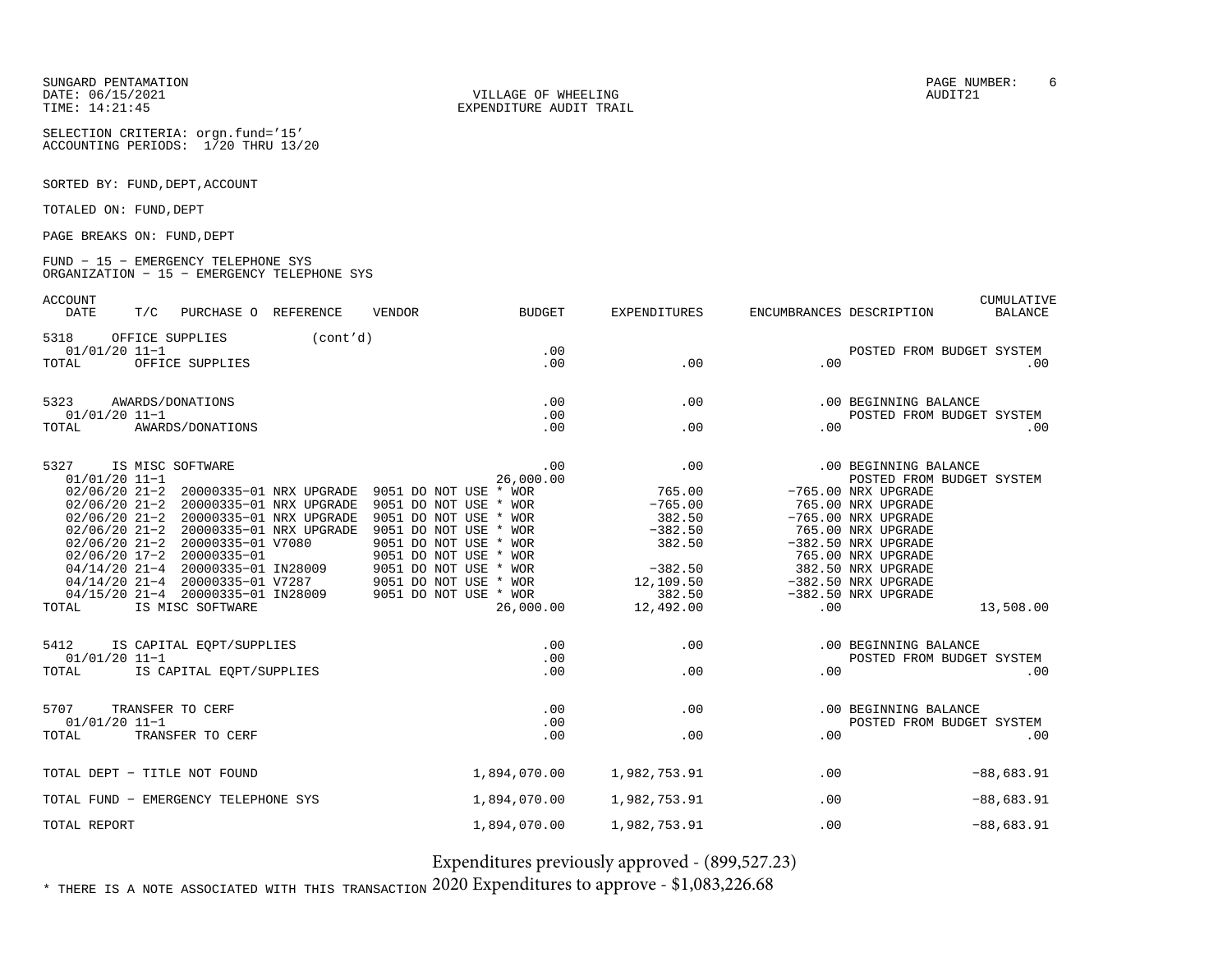### **WHEELING JOINT EMERGENCY TELEPHONE SYSTEM BOARD**

### **BALANCE SHEET**

### **FOR THE YEAR ENDED DECEMBER 31, 2020**

### **ASSETS**

| Cash and investments                | \$              |
|-------------------------------------|-----------------|
| <b>Accounts Receivable</b>          | 472,122.34      |
|                                     |                 |
| Total assets                        | \$472,122.34    |
|                                     |                 |
| <b>LIABILITIES</b>                  |                 |
|                                     |                 |
| <b>Accounts Payable</b>             | \$<br>12,653.56 |
| Due to General Fund                 | 459,468.78      |
|                                     |                 |
| <b>Total liabilities</b>            | 472,122.34      |
|                                     |                 |
| <b>FUND BALANCES</b>                |                 |
|                                     |                 |
| <b>Restricted for Public Safety</b> |                 |
| <b>Total fund balances</b>          |                 |
|                                     |                 |
| TOTAL LIABILITIES, DEFERRED INFLOWS |                 |
| OF RESOURCES, AND FUND BALANCES     | \$472,122.34    |
|                                     |                 |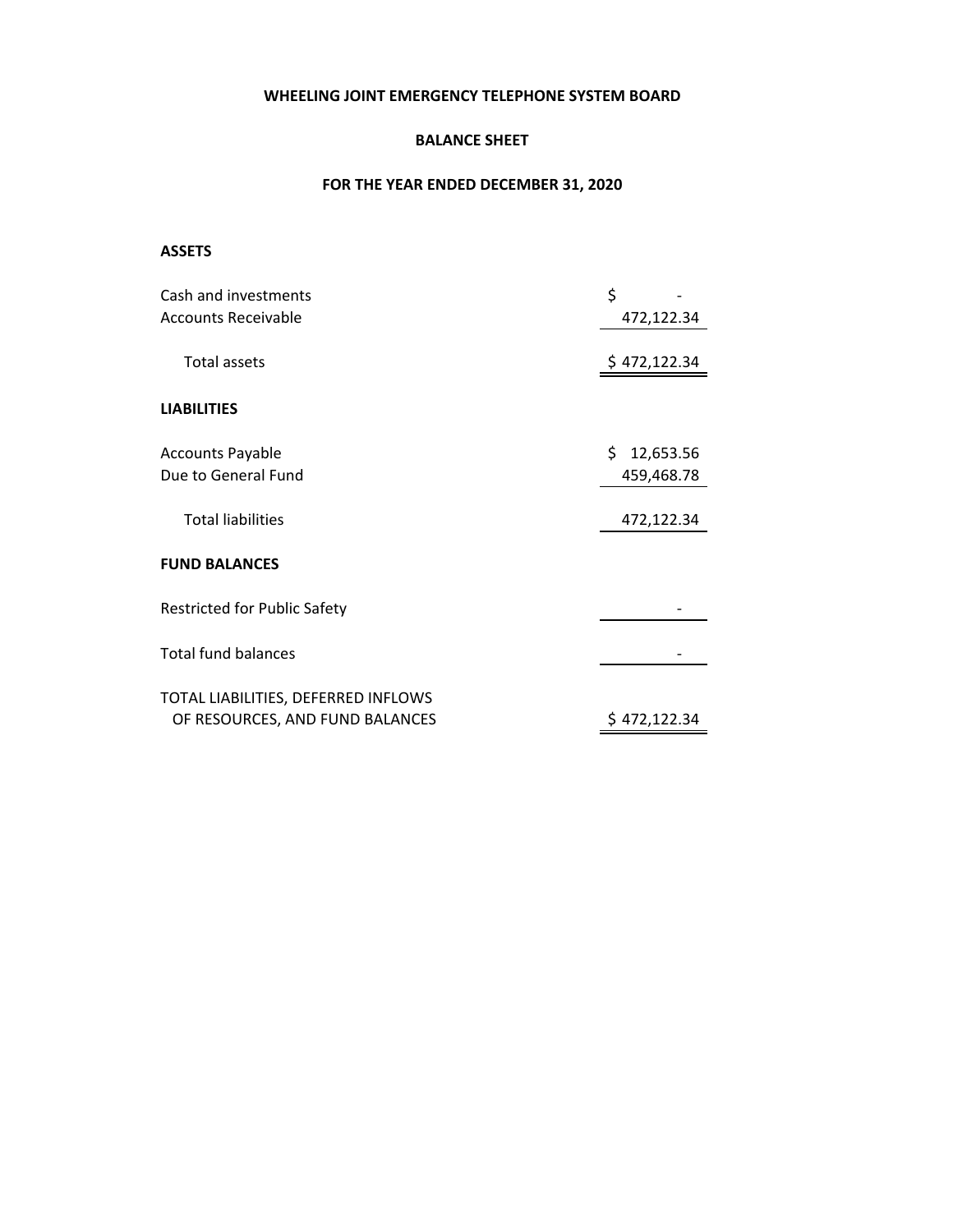#### **WHEELING JOINT EMERGENCY TELEPHONE SYSTEM BOARD**

### **STATEMENT OF REVENUES, EXPENDITURES, AND FOR THE YEAR ENDED DECEMBER 31, 2020 CHANGES IN FUND BALANCE ‐ BUDGET AND ACTUAL**

|                                          | <b>Budget</b>     | Actual                   | <b>Difference</b> |
|------------------------------------------|-------------------|--------------------------|-------------------|
| <b>REVENUES</b>                          |                   |                          |                   |
| <b>Charges for Services</b>              |                   |                          |                   |
| 911 Surcharges - Wheeling                | \$.<br>604,000.00 | 618,734.96<br>\$.        | 14,734.96<br>\$.  |
| 911 Surcharges - Des Plaines             | 1,269,000.00      | 1,361,604.80             | 92,604.80         |
| Investment Income                        | 21,071.00         | 2,414.15                 | (18, 656.85)      |
| Miscellaneous                            |                   |                          |                   |
| <b>Total revenues</b>                    | 1,894,071.00      | 1,982,753.91             | 88,682.91         |
| <b>EXPENDITURES</b>                      |                   |                          |                   |
| <b>Public Safety</b>                     |                   |                          |                   |
| Longevity                                | 3,030.00          | 4,004.36                 | 974.36            |
| <b>Salaries</b>                          | 1,000,200.00      | 1,133,873.13             | 133,673.13        |
| <b>Uniform Allowance</b>                 |                   | $\overline{\phantom{a}}$ |                   |
| <b>Employer Contributions</b>            | 200,675.00        | 246,603.00               | 45,928.00         |
| Sick Leave Allowance                     | 2,415.00          | 1,779.65                 | (635.35)          |
| Employee Health Insurance                | 138,420.00        | 153,685.37               | 15,265.37         |
| IS Serv & Maint Agreement                | 129,370.00        | 51,480.40                | (77,889.60)       |
| <b>Tele-communication Services</b>       | 8,500.00          | 10,800.00                | 2,300.00          |
| Miscellaneous Software                   | 26,000.00         | 12,492.00                | (13,508.00)       |
| Reg & Special Agency                     | 385,460.00        | 368,036.00               | (17, 424.00)      |
| <b>Total expenditures</b>                | 1,894,070.00      | 1,982,753.91             | 88,683.91         |
| EXCESS (DEFICIENCY) OF REVENUES          |                   |                          |                   |
| <b>OVER EXPENDITURES</b>                 | 1.00              |                          | (1.00)            |
| OTHER FINANCING SOURCES (USES)           |                   |                          |                   |
| Transfers in                             |                   |                          |                   |
| Transfers (out)                          |                   |                          |                   |
| Total other financing sources (uses)     |                   |                          |                   |
| NET CHANGE IN FUND BALANCE               | 1.00              |                          | (1.00)            |
| <b>FUND BALANCE (DEFICIT), JANUARY 1</b> |                   |                          |                   |
| FUND BALANCE (DEFICIT), DECEMBER 31      |                   | \$                       | \$<br>(1.00)      |

\* ‐ Charges for services are recorded through March. April, May, and June revenue accrual information has not yet been received from the State.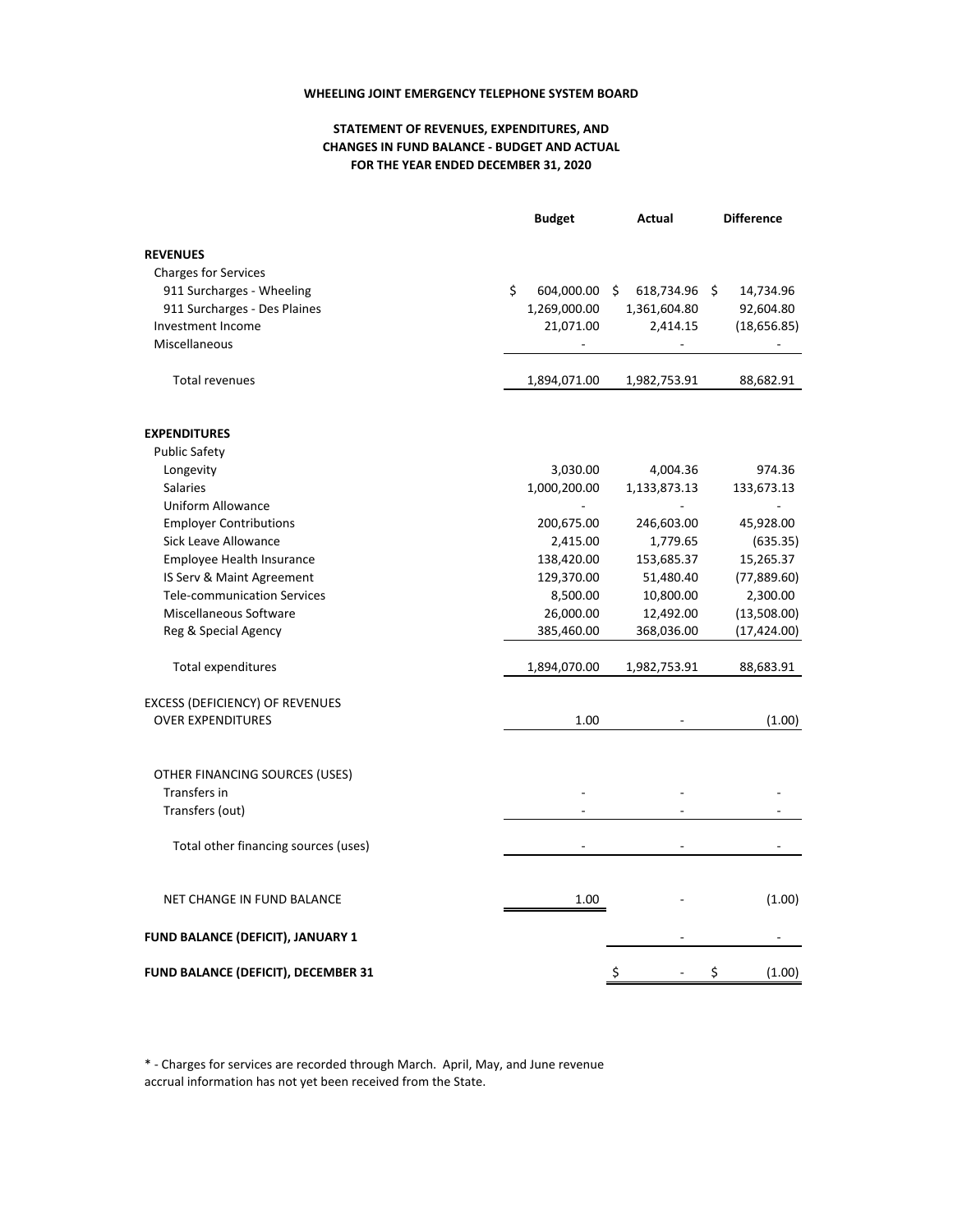SUNGARD PENTAMATION PAGE NUMBER: 1

SELECTION CRITERIA: orgn.fund='15'ACCOUNTING PERIODS: 1/21 THRU 5/21

SORTED BY: FUND, DEPT, ACCOUNT

TOTALED ON: FUND, DEPT

PAGE BREAKS ON: FUND, DEPT

#### FUND − 15 − EMERGENCY TELEPHONE SYS ORGANIZATION − 15 − EMERGENCY TELEPHONE SYS

| ACCOUNT<br><b>DATE</b>                                | T/C       | PURCHASE O                   | REFERENCE                        | <b>VENDOR</b> | <b>BUDGET</b>   | <b>EXPENDITURES</b>                    | ENCUMBRANCES DESCRIPTION |                                                                            | CUMULATIVE<br><b>BALANCE</b> |
|-------------------------------------------------------|-----------|------------------------------|----------------------------------|---------------|-----------------|----------------------------------------|--------------------------|----------------------------------------------------------------------------|------------------------------|
|                                                       |           | 15 - EMERGENCY TELEPHONE SYS |                                  |               |                 |                                        |                          |                                                                            |                              |
| 5101<br>$01/01/21$ 11-1                               | LONGEVITY |                              |                                  |               | .00<br>2,950.00 | .00                                    |                          | .00 BEGINNING BALANCE<br>POSTED FROM BUDGET SYSTEM                         |                              |
| $01/08/21$ 22-1<br>$01/28/21$ 19-1                    |           |                              | 20210125                         |               |                 | 800.00<br>2,412.00                     |                          | PAYROLL CHARGES<br>RECLS 67% DISP SAL                                      |                              |
| TOTAL                                                 | LONGEVITY |                              |                                  |               | 2,950.00        | 3,212.00                               | .00                      |                                                                            | $-262.00$                    |
| 5102<br>$01/01/21$ 11-1                               | OVERTIME  |                              |                                  |               | .00<br>.00      | .00                                    |                          | .00 BEGINNING BALANCE<br>POSTED FROM BUDGET SYSTEM                         |                              |
| TOTAL                                                 | OVERTIME  |                              |                                  |               | .00             | .00                                    | .00                      |                                                                            | .00                          |
| 5104                                                  | SALARIES  |                              |                                  |               | .00             | .00                                    |                          | .00 BEGINNING BALANCE                                                      |                              |
| $01/01/21$ 11-1<br>$01/28/21$ 19-1                    |           |                              | 20210125                         |               | 1,129,925.00    | 69,083.57                              |                          | POSTED FROM BUDGET SYSTEM<br>RECLS 67% DISP SAL                            |                              |
| $02/26/21$ 19-2<br>$03/22/21$ 19-3<br>$04/29/21$ 19-4 |           |                              | 20210326<br>20210460<br>20210694 |               |                 | 86,640.58<br>85, 484. 42<br>133,648.97 |                          | RECLS 67% DISP SAL<br>MAR DISP SAL RECLASS 67%<br>RECLASS APR DISP SAL ACC |                              |
| $05/28/21$ 19-5<br>TOTAL                              | SALARIES  |                              | 20210873                         |               | 1,129,925.00    | 88,776.25<br>463,633.79                | .00                      | RECLASS MAY DISP SAL ACC                                                   | 666, 291.21                  |
|                                                       |           |                              |                                  |               |                 |                                        |                          |                                                                            |                              |
| 5105<br>$01/01/21$ 11-1                               |           | LOCAL TRAINING & MEETINGS    |                                  |               | .00<br>.00      | .00                                    |                          | .00 BEGINNING BALANCE<br>POSTED FROM BUDGET SYSTEM                         |                              |
| TOTAL                                                 |           | LOCAL TRAINING & MEETINGS    |                                  |               | .00             | .00                                    | .00                      |                                                                            | .00                          |
| 5106                                                  |           | UNIFORM ALLOWANCE            |                                  |               | .00             | .00                                    |                          | .00 BEGINNING BALANCE                                                      |                              |
| $01/01/21$ 11-1<br>TOTAL                              |           | UNIFORM ALLOWANCE            |                                  |               | .00<br>.00      | .00                                    | .00                      | POSTED FROM BUDGET SYSTEM                                                  | .00                          |
| 5108                                                  |           | EMPLOYER CONTRIBUTIONS       |                                  |               | .00             | .00                                    |                          | .00 BEGINNING BALANCE                                                      |                              |
| $01/01/21$ 11-1<br>$01/28/21$ 19-1                    |           |                              | 20210125                         |               | 227,020.00      | 14,513.88                              |                          | POSTED FROM BUDGET SYSTEM<br>RECLS 67% DISP SAL                            |                              |
| $02/26/21$ 19-2                                       |           |                              | 20210326                         |               |                 | 18,737.98                              |                          | RECLS 67% DISP SAL                                                         |                              |

DATE: 06/15/2021 VILLAGE OF WHEELING AUDIT21TIME: 14:22:28 EXPENDITURE AUDIT TRAIL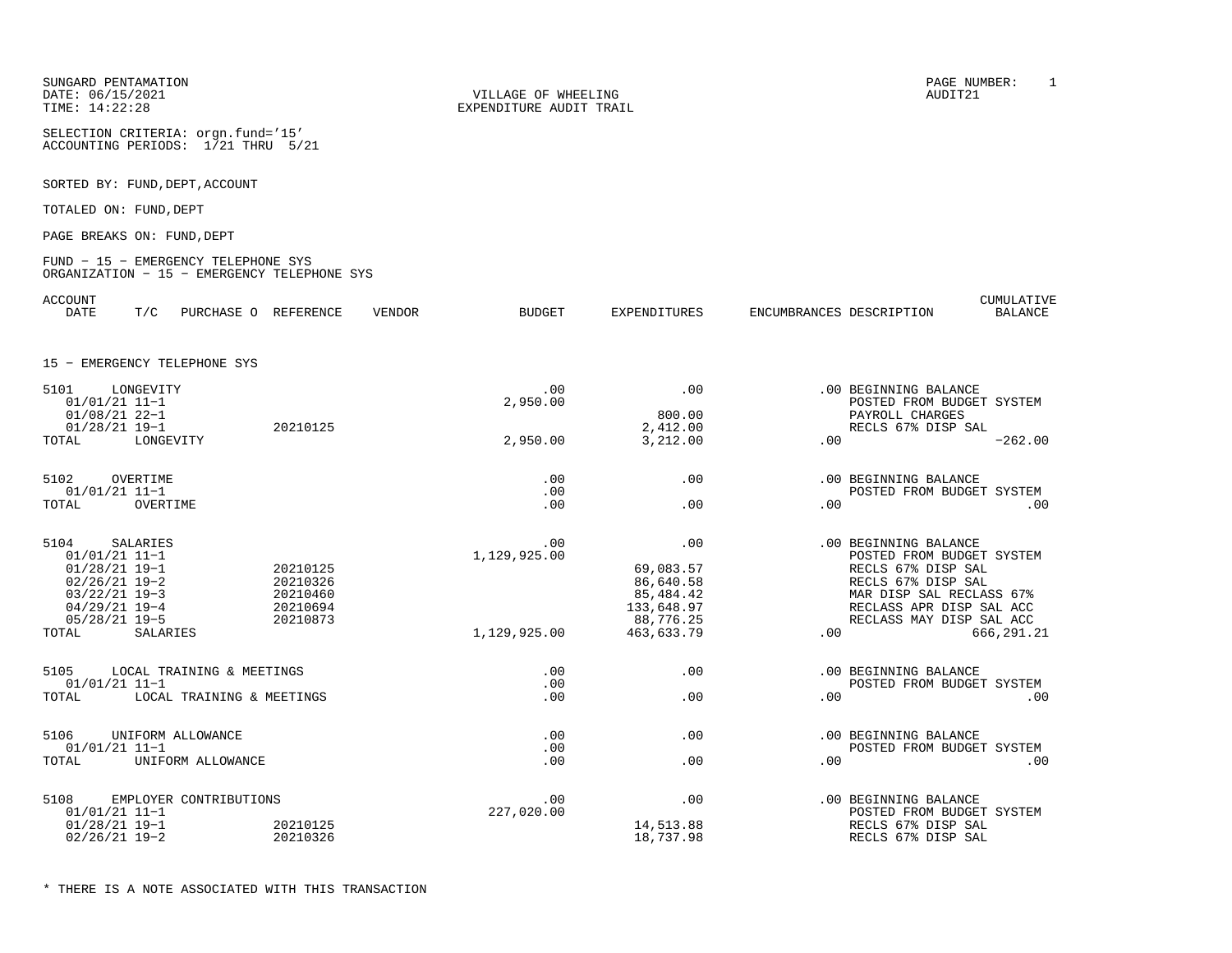DATE: 06/15/2021 VILLAGE OF WHEELING AUDIT21

SELECTION CRITERIA: orgn.fund='15'ACCOUNTING PERIODS: 1/21 THRU 5/21

SORTED BY: FUND, DEPT, ACCOUNT

TOTALED ON: FUND, DEPT

PAGE BREAKS ON: FUND, DEPT

#### FUND − 15 − EMERGENCY TELEPHONE SYS ORGANIZATION − 15 − EMERGENCY TELEPHONE SYS

ACCOUNT CUMULATIVE

| <b>DATE</b>                                                   | T/C | PURCHASE O REFERENCE            |                                                                     | VENDOR                            | <b>BUDGET</b>                        | <b>EXPENDITURES</b>   | ENCUMBRANCES DESCRIPTION                            |                                                                                  | <b>BALANCE</b> |
|---------------------------------------------------------------|-----|---------------------------------|---------------------------------------------------------------------|-----------------------------------|--------------------------------------|-----------------------|-----------------------------------------------------|----------------------------------------------------------------------------------|----------------|
| 5108<br>$03/22/21$ 19-3<br>$04/29/21$ 19-4<br>$05/28/21$ 19-5 |     |                                 | EMPLOYER CONTRIBUTIONS (cont'd)<br>20210460<br>20210694<br>20210873 |                                   | 0<br>4<br>3<br>227,020.00            | 18,706.16             | 18,706.16<br>32,073.09<br>19,777.57<br>103,808.68   | MAR DISP SAL RECLASS 67%<br>RECLASS APR DISP SAL ACC<br>RECLASS MAY DISP SAL ACC |                |
| TOTAL                                                         |     | EMPLOYER CONTRIBUTIONS          |                                                                     |                                   |                                      | 103,808.68            |                                                     | 123, 211.32                                                                      |                |
|                                                               |     |                                 |                                                                     |                                   |                                      |                       |                                                     |                                                                                  |                |
| 5116<br>$01/01/21$ 11-1                                       |     | SICK LEAVE ANNL BUY BACK        |                                                                     |                                   | 00 .<br>3 , 395 . 00<br>3 , 395 . 00 |                       | .00                                                 | .00 BEGINNING BALANCE<br>POSTED FROM BUDGET SYSTEM                               |                |
| TOTAL                                                         |     | SICK LEAVE ANNL BUY BACK        |                                                                     |                                   |                                      | .00                   |                                                     | .00                                                                              | 3,395.00       |
| 5205                                                          |     | MULTIPLE DAY TRAINING           |                                                                     |                                   | .00                                  | .00                   |                                                     | .00 BEGINNING BALANCE                                                            |                |
| $01/01/21$ 11-1                                               |     |                                 |                                                                     |                                   | .00                                  |                       |                                                     | POSTED FROM BUDGET SYSTEM                                                        |                |
| TOTAL                                                         |     | MULTIPLE DAY TRAINING           |                                                                     |                                   | .00                                  | .00                   | .00                                                 |                                                                                  | .00            |
| 5207                                                          |     | IS SERV & MAINT AGREEMENT       |                                                                     |                                   | .00                                  | .00                   |                                                     | .00 BEGINNING BALANCE                                                            |                |
| $01/01/21$ 11-1<br>$01/04/21$ 19-1                            |     |                                 | 20210085                                                            |                                   | 133,740.00                           | $-1,675.96$           |                                                     | POSTED FROM BUDGET SYSTEM<br>COMCAST FIBER OPTIC LINKS                           |                |
| $01/04/21$ 19-1                                               |     |                                 | 20210116                                                            |                                   |                                      | 30,502.74             |                                                     | FY2021 MOTOROLA SERV                                                             |                |
|                                                               |     | 01/21/21 17-1 21000183-01       |                                                                     | 10704 ONSOLVE LLC                 |                                      |                       | 12,000.00 CODE RED                                  |                                                                                  |                |
| $03/10/21$ 21-3                                               |     | 03/10/21 21-3 21000183-01 44641 | 2101005                                                             | 6733 COMCAST<br>10704 ONSOLVE LLC |                                      | 1,675.96<br>12,000.00 |                                                     | .00 Fiber Optic Links-Dec (50<br>$-12,000.00$ CODE RED JAN-DEC                   |                |
| $03/30/21$ 21-3                                               |     |                                 | 2102005                                                             | 6733 COMCAST                      |                                      | 1,713.17              |                                                     | .00 Fiber Optic Links-Jan (50                                                    |                |
| $05/05/21$ 21-5                                               |     |                                 | 2103005                                                             | 6733 COMCAST                      |                                      | 1,713.17              |                                                     | .00 Fiber Optic Links-Feb (50                                                    |                |
| TOTAL                                                         |     | IS SERV & MAINT AGREEMENT       |                                                                     |                                   | 133,740.00                           | 45,929.08             | .00                                                 |                                                                                  | 87,810.92      |
| 5212                                                          |     | EMPLOYEE HEALTH INSURANCE       |                                                                     |                                   | .00                                  |                       | .00                                                 | .00 BEGINNING BALANCE                                                            |                |
| $01/01/21$ 11-1                                               |     |                                 |                                                                     |                                   | 150,070.00                           |                       |                                                     | POSTED FROM BUDGET SYSTEM                                                        |                |
| $01/28/21$ 19-1<br>$02/26/21$ 19-2                            |     |                                 | 20210125<br>20210326                                                |                                   |                                      | 24,062.37             |                                                     | RECLS 67% DISP SAL<br>RECLS 67% DISP SAL                                         |                |
| $03/22/21$ 19-3                                               |     |                                 | 20210460                                                            |                                   |                                      |                       |                                                     | MAR DISP SAL RECLASS 67%                                                         |                |
| $04/29/21$ 19-4                                               |     |                                 | 20210694                                                            |                                   |                                      |                       | $212,033.67$<br>12,033.67<br>11,607.60<br>11,607.78 | RECLASS APR DISP SAL ACC                                                         |                |
| $05/28/21$ 19-5                                               |     |                                 | 20210873                                                            |                                   |                                      |                       |                                                     | RECLASS MAY DISP SAL ACC                                                         |                |
| TOTAL                                                         |     | EMPLOYEE HEALTH INSURANCE       |                                                                     |                                   | 150,070.00                           | 71,345.09             |                                                     | 78,724.91                                                                        |                |
| 5220                                                          |     | MAINT OFF/SPEC EOUIPMENT        |                                                                     |                                   | .00                                  | .00                   |                                                     | .00 BEGINNING BALANCE                                                            |                |
|                                                               |     |                                 |                                                                     |                                   |                                      |                       |                                                     |                                                                                  |                |

TIME: 14:22:28 EXPENDITURE AUDIT TRAIL

SUNGARD PENTAMATION PAGE NUMBER: 2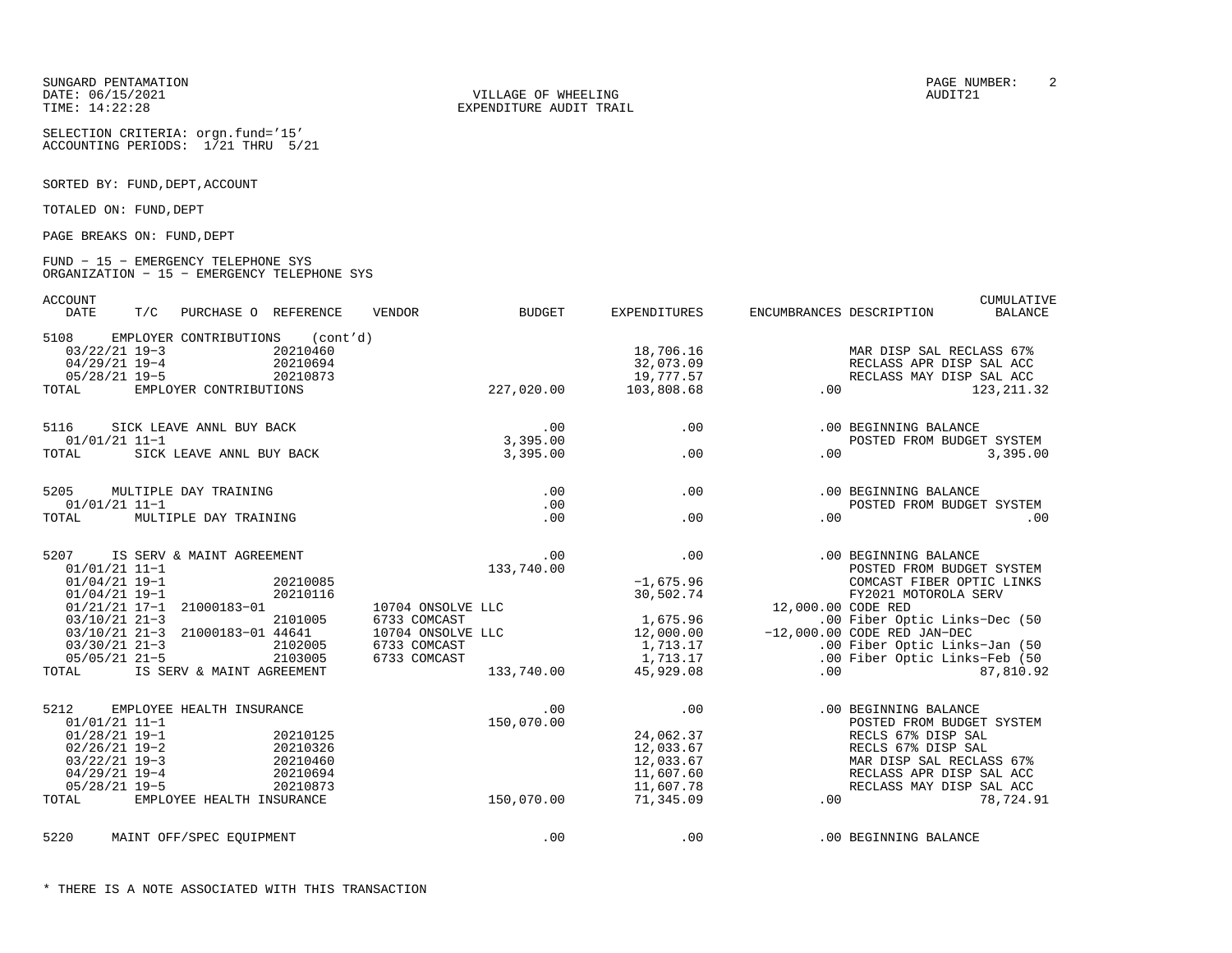SUNGARD PENTAMATION PAGE NUMBER: 3DATE: 06/15/2021 VILLAGE OF WHEELING AUDIT21

SELECTION CRITERIA: orgn.fund='15'ACCOUNTING PERIODS: 1/21 THRU 5/21

SORTED BY: FUND, DEPT, ACCOUNT

TOTALED ON: FUND, DEPT

PAGE BREAKS ON: FUND, DEPT

#### FUND − 15 − EMERGENCY TELEPHONE SYS ORGANIZATION − 15 − EMERGENCY TELEPHONE SYS

ACCOUNT CUMULATIVE

| <b>DATE</b>              | T/C | PURCHASE O REFERENCE                   |  | <b>VENDOR</b>                                         | <b>BUDGET</b> | EXPENDITURES               |            | ENCUMBRANCES DESCRIPTION                                                                                                                                                                                                      | <b>BALANCE</b> |
|--------------------------|-----|----------------------------------------|--|-------------------------------------------------------|---------------|----------------------------|------------|-------------------------------------------------------------------------------------------------------------------------------------------------------------------------------------------------------------------------------|----------------|
|                          |     | 5220 MAINT OFF/SPEC EQUIPMENT (cont'd) |  |                                                       |               |                            |            |                                                                                                                                                                                                                               |                |
| $01/01/21$ 11-1          |     |                                        |  |                                                       | .00           |                            |            | POSTED FROM BUDGET SYSTEM                                                                                                                                                                                                     |                |
| TOTAL                    |     | MAINT OFF/SPEC EQUIPMENT               |  |                                                       | .00           | .00                        | .00        |                                                                                                                                                                                                                               | .00            |
|                          |     | 5221 MAINT RADIO EQUIPMENT             |  |                                                       | .00           | .00                        |            | .00 BEGINNING BALANCE                                                                                                                                                                                                         |                |
| $01/01/21$ 11-1          |     |                                        |  |                                                       | .00           |                            |            | POSTED FROM BUDGET SYSTEM                                                                                                                                                                                                     |                |
| TOTAL                    |     | MAINT RADIO EQUIPMENT                  |  |                                                       | .00           | .00                        | .00        |                                                                                                                                                                                                                               | $.00 \,$       |
|                          |     |                                        |  |                                                       |               |                            |            |                                                                                                                                                                                                                               |                |
| 5222                     |     | MEMBERSHIP DUES                        |  |                                                       | .00           | $.00 \,$                   |            | .00 BEGINNING BALANCE                                                                                                                                                                                                         |                |
| $01/01/21$ 11-1<br>TOTAL |     |                                        |  |                                                       | .00           |                            |            | POSTED FROM BUDGET SYSTEM                                                                                                                                                                                                     |                |
|                          |     | MEMBERSHIP DUES                        |  |                                                       | .00           | .00                        | .00        |                                                                                                                                                                                                                               | .00            |
|                          |     | 5231 REG & SPCL AGENCY ASSESS          |  | ESS 389,6<br>2185 RED CENTER                          | .00           | .00                        |            | .00 BEGINNING BALANCE                                                                                                                                                                                                         |                |
| $01/01/21$ 11-1          |     |                                        |  |                                                       | 389,657.00    |                            |            | POSTED FROM BUDGET SYSTEM                                                                                                                                                                                                     |                |
|                          |     | 01/07/21 17-1 21000050-01              |  |                                                       |               | $39,657.00$<br>$32,471.00$ |            | 389,652.00 DISPATCH SERVICE                                                                                                                                                                                                   |                |
|                          |     |                                        |  | 01/13/21 21-1 21000050-01 44411 2185 RED CENTER       |               |                            |            | -32,471.00 DISPATCH SERVICE-JAN                                                                                                                                                                                               |                |
|                          |     | 01/28/21 21-2 21000050-01 44479        |  |                                                       |               |                            |            |                                                                                                                                                                                                                               |                |
|                          |     | 02/24/21 21-3 21000050-01 44566        |  | 2185 RED CENTER<br>2185 RED CENTER<br>2185 RED CENTER |               |                            |            | 32,471.00 -32,471.00 DISPATCH SERVICE-FEB<br>32,471.00 -32,471.00 DISPATCH SERVICE-FEB<br>32,471.00 -32,471.00 DISPATCH SERVICE-MAR<br>32,471.00 -32,471.00 DISPATCH SERVICE-APR<br>32,471.00 -32,471.00 DISPATCH SERVICE-MAY |                |
|                          |     | 03/31/21 21-3 21000050-01 44723        |  |                                                       |               |                            |            |                                                                                                                                                                                                                               |                |
|                          |     | 04/27/21 21-4 21000050-01 44832        |  | 2185 RED CENTER                                       |               |                            |            |                                                                                                                                                                                                                               |                |
| TOTAL                    |     | REG & SPCL AGENCY ASSESS               |  |                                                       |               | 389,657.00 162,355.00      | 227,297.00 |                                                                                                                                                                                                                               | 5.00           |
| 5238                     |     |                                        |  |                                                       |               |                            |            |                                                                                                                                                                                                                               |                |
|                          |     |                                        |  |                                                       |               |                            |            |                                                                                                                                                                                                                               |                |
|                          |     |                                        |  |                                                       |               |                            |            |                                                                                                                                                                                                                               |                |
|                          |     |                                        |  |                                                       |               |                            |            |                                                                                                                                                                                                                               |                |
| TOTAL                    |     | TELE-COMMUNICATION SERV                |  |                                                       |               | 16,800.00    16,800.00     | .00        |                                                                                                                                                                                                                               | .00            |
| 5302                     |     | BOOKS & SUBSCRIPTIONS                  |  |                                                       | .00           |                            | .00        | .00 BEGINNING BALANCE                                                                                                                                                                                                         |                |
| $01/01/21$ 11-1          |     |                                        |  |                                                       | .00           |                            |            | POSTED FROM BUDGET SYSTEM                                                                                                                                                                                                     |                |
| TOTAL                    |     | BOOKS & SUBSCRIPTIONS                  |  |                                                       | .00           | .00                        | .00        |                                                                                                                                                                                                                               | .00            |
|                          |     |                                        |  |                                                       |               |                            |            |                                                                                                                                                                                                                               |                |
|                          |     | 5313 IS MISC EQPT & SUPPLIES           |  |                                                       | .00           |                            | .00        | .00 BEGINNING BALANCE                                                                                                                                                                                                         |                |
| $01/01/21$ 11-1          |     |                                        |  |                                                       | .00           |                            |            | POSTED FROM BUDGET SYSTEM                                                                                                                                                                                                     |                |
| TOTAL                    |     | IS MISC EQPT & SUPPLIES                |  |                                                       | .00           | .00                        | .00        |                                                                                                                                                                                                                               | .00            |

TIME: 14:22:28 EXPENDITURE AUDIT TRAIL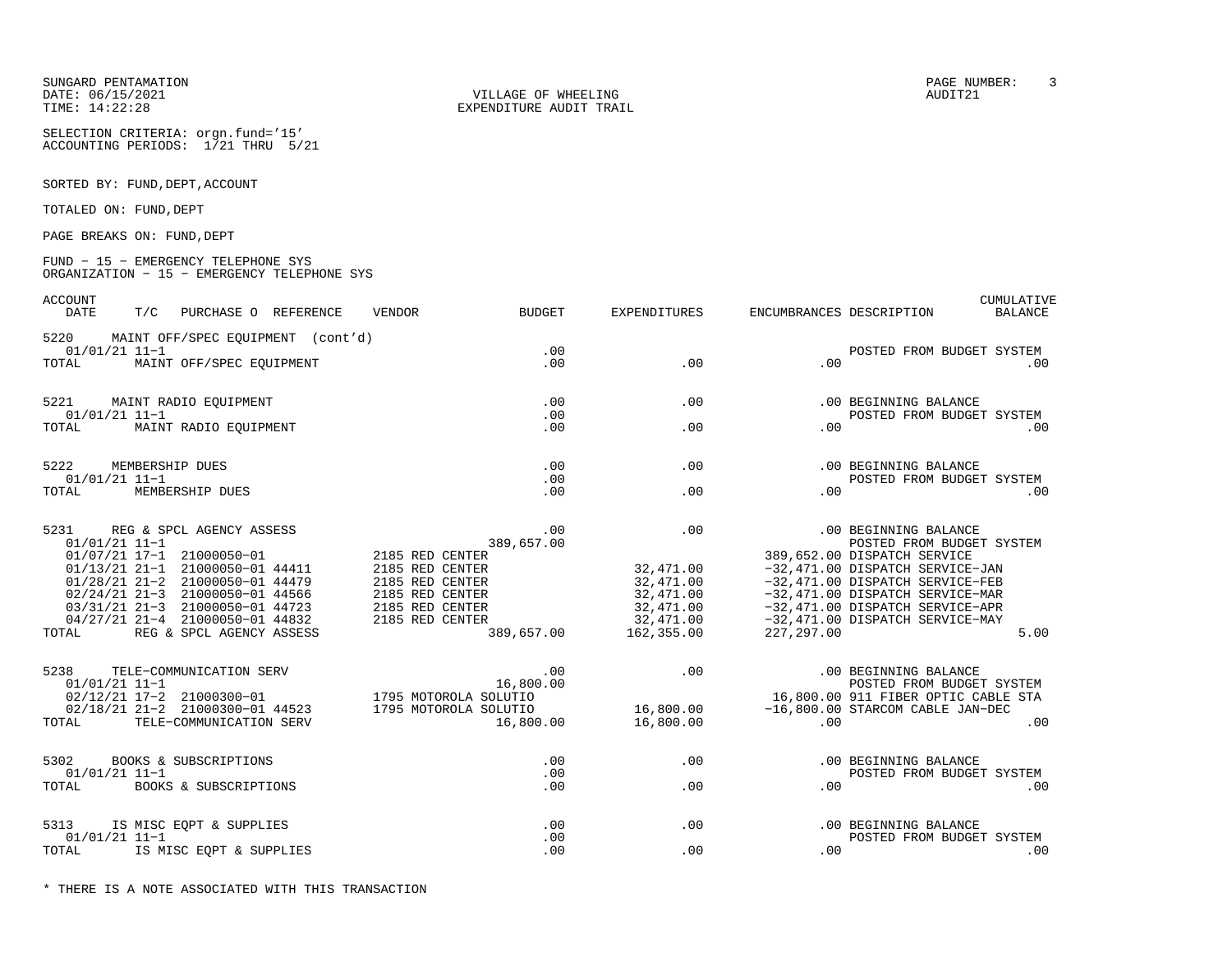DATE: 06/15/2021 VILLAGE OF WHEELING AUDIT21

SELECTION CRITERIA: orgn.fund='15'ACCOUNTING PERIODS: 1/21 THRU 5/21

SORTED BY: FUND, DEPT, ACCOUNT

TOTALED ON: FUND, DEPT

PAGE BREAKS ON: FUND, DEPT

#### FUND − 15 − EMERGENCY TELEPHONE SYS ORGANIZATION − 15 − EMERGENCY TELEPHONE SYS

ACCOUNT CUMULATIVE

| <b>DATE</b><br>PURCHASE O REFERENCE<br>T/C         | <b>BUDGET</b><br>VENDOR | <b>EXPENDITURES</b> | ENCUMBRANCES DESCRIPTION | <b>BALANCE</b>                                     |
|----------------------------------------------------|-------------------------|---------------------|--------------------------|----------------------------------------------------|
| 5315<br>SMALL TOOLS & EQUIPMENT<br>$01/01/21$ 11-1 | .00<br>.00              | .00                 |                          | .00 BEGINNING BALANCE<br>POSTED FROM BUDGET SYSTEM |
| TOTAL<br>SMALL TOOLS & EQUIPMENT                   | .00                     | .00                 | .00                      | .00                                                |
| 5317<br>MISC OPERATING SUPPLIES<br>$01/01/21$ 11-1 | .00<br>.00              | .00                 |                          | .00 BEGINNING BALANCE<br>POSTED FROM BUDGET SYSTEM |
| TOTAL MISC OPERATING SUPPLIES                      | .00                     | .00                 | .00                      | .00                                                |
| 5318<br>OFFICE SUPPLIES<br>$01/01/21$ 11-1         | .00<br>.00              | .00                 |                          | .00 BEGINNING BALANCE<br>POSTED FROM BUDGET SYSTEM |
| TOTAL OFFICE SUPPLIES                              | .00                     | .00                 | .00                      | .00                                                |
| 5323<br>AWARDS/DONATIONS<br>$01/01/21$ 11-1        | .00<br>.00              | .00                 |                          | .00 BEGINNING BALANCE<br>POSTED FROM BUDGET SYSTEM |
| TOTAL AWARDS/DONATIONS                             | .00                     | $.00 \,$            | .00                      | .00                                                |
| 5327<br>IS MISC SOFTWARE<br>$01/01/21$ 11-1        | $\sim$ 00<br>11,100.00  | .00                 |                          | .00 BEGINNING BALANCE<br>POSTED FROM BUDGET SYSTEM |
| TOTAL IS MISC SOFTWARE                             | 11,100.00               | .00                 |                          | 11,100.00                                          |
| 5412 IS CAPITAL EQPT/SUPPLIES<br>$01/01/21$ 11-1   | .00<br>.00              | .00                 |                          | .00 BEGINNING BALANCE<br>POSTED FROM BUDGET SYSTEM |
| TOTAL IS CAPITAL EOPT/SUPPLIES                     | .00                     | .00                 |                          | .00<br>.00                                         |
| 5707<br>TRANSFER TO CERF<br>$01/01/21$ 11-1        | .00<br>.00              | $.00 \times$        |                          | .00 BEGINNING BALANCE<br>POSTED FROM BUDGET SYSTEM |
| TOTAL TRANSFER TO CERF                             | .00                     | .00                 | .00                      | .00                                                |
| TOTAL DEPT - TITLE NOT FOUND                       | 2,064,657.00            | 867,083.64          | 227, 297.00              | 970,276.36                                         |
| TOTAL FUND - EMERGENCY TELEPHONE SYS               | 2,064,657.00            | 867,083.64          | 227,297.00               | 970, 276.36                                        |

TIME: 14:22:28 EXPENDITURE AUDIT TRAIL

SUNGARD PENTAMATION PAGE NUMBER: 4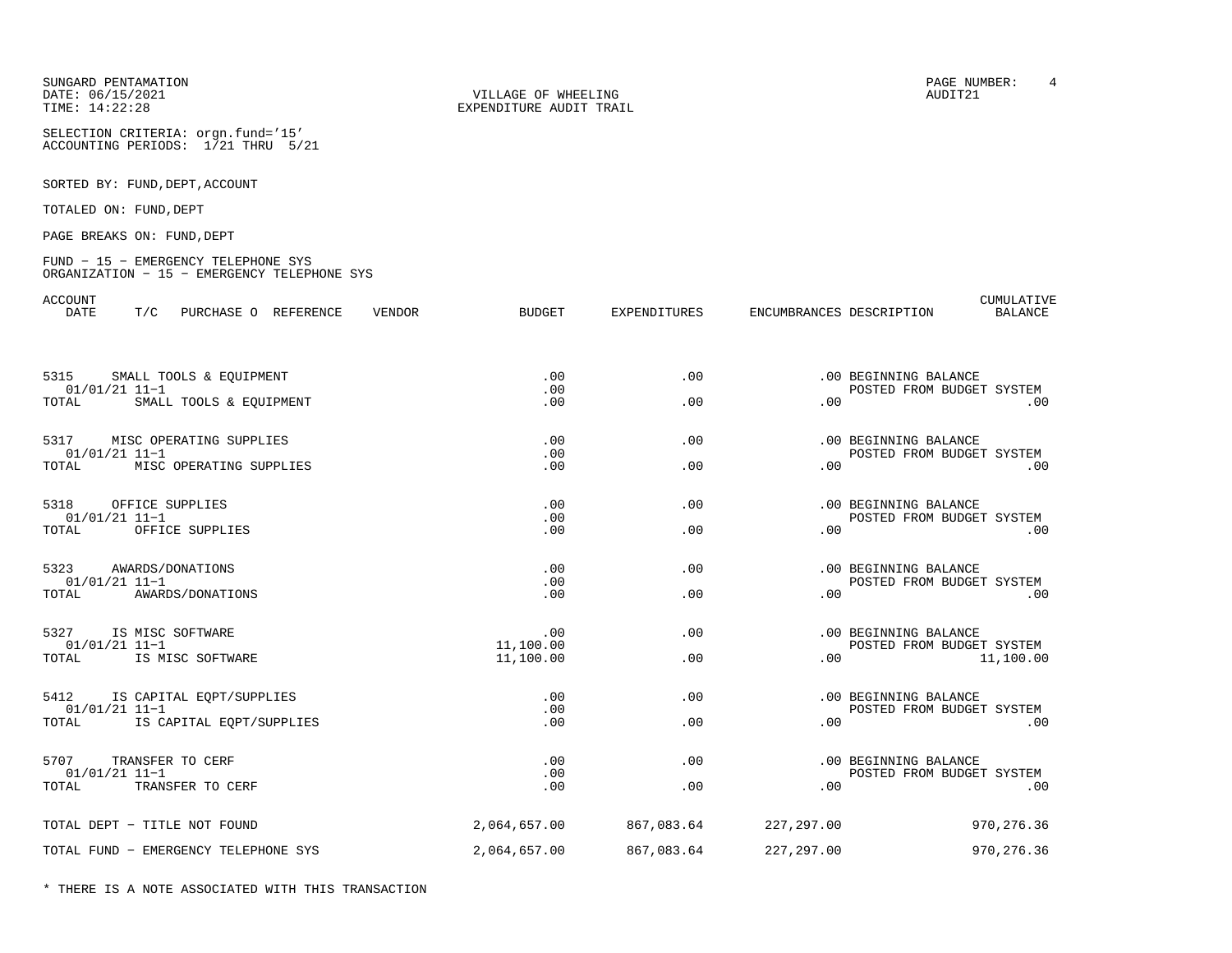| SUNGARD PENTAMATION<br>DATE: 06/15/2021<br>TIME: 14:22:28                          | VILLAGE OF WHEELING<br>EXPENDITURE AUDIT TRAIL |              |                          | PAGE NUMBER:<br>AUDIT21 | 5 |
|------------------------------------------------------------------------------------|------------------------------------------------|--------------|--------------------------|-------------------------|---|
| SELECTION CRITERIA: orgn.fund='15'<br>ACCOUNTING PERIODS: 1/21 THRU 5/21           |                                                |              |                          |                         |   |
| SORTED BY: FUND, DEPT, ACCOUNT                                                     |                                                |              |                          |                         |   |
| TOTALED ON: FUND, DEPT                                                             |                                                |              |                          |                         |   |
| PAGE BREAKS ON: FUND, DEPT                                                         |                                                |              |                          |                         |   |
| FUND - 15 - EMERGENCY TELEPHONE SYS<br>ORGANIZATION - 15 - EMERGENCY TELEPHONE SYS |                                                |              |                          |                         |   |
| <b>ACCOUNT</b><br>T/C<br>DATE<br>PURCHASE O<br>REFERENCE<br><b>VENDOR</b>          | <b>BUDGET</b>                                  | EXPENDITURES | ENCUMBRANCES DESCRIPTION | CUMULATIVE<br>BALANCE   |   |
| TOTAL REPORT                                                                       | 2,064,657.00                                   | 867,083.64   | 227, 297.00              | 970,276.36              |   |

2021 Expenditures to approve - \$867.083.64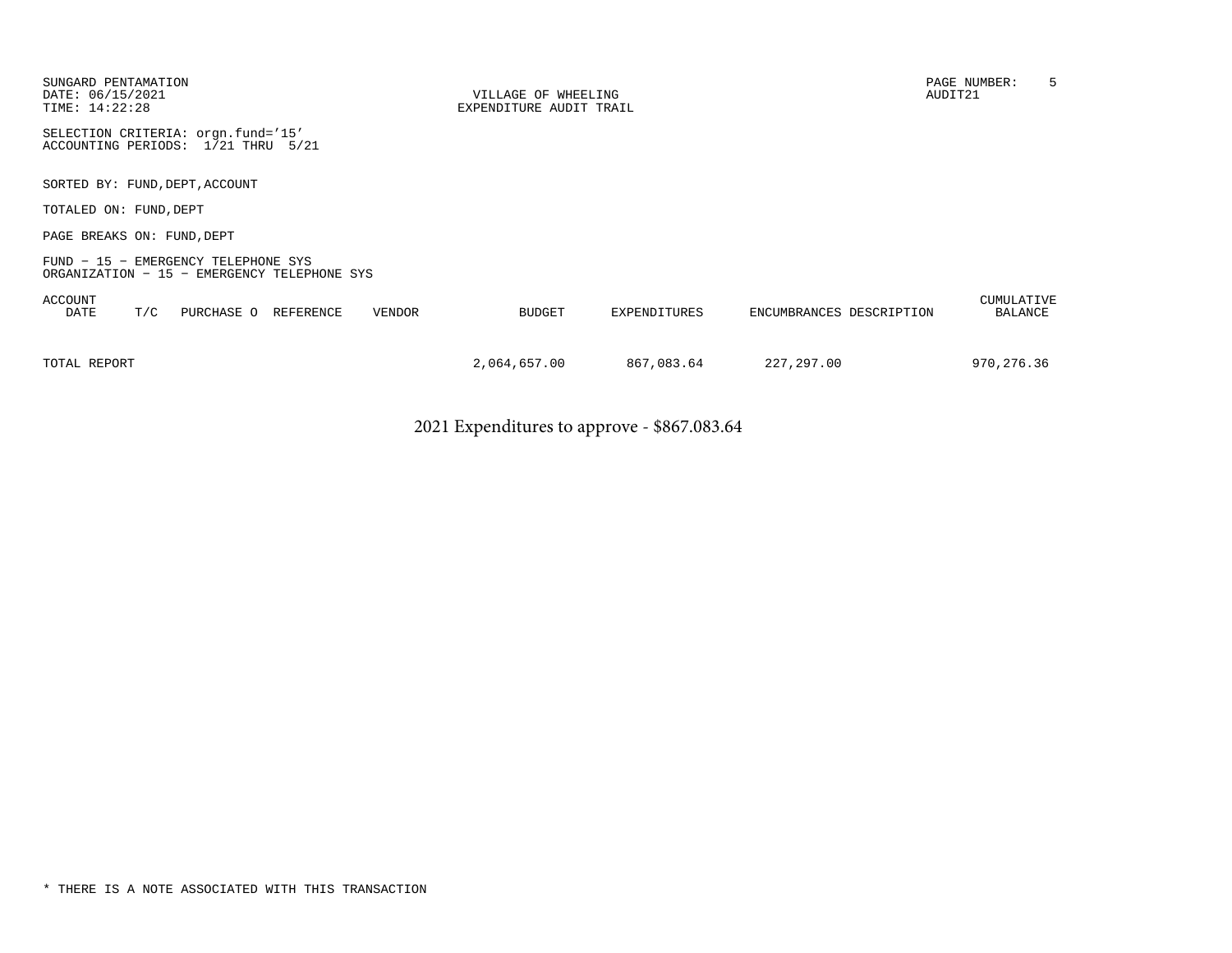### **WHEELING JOINT EMERGENCY TELEPHONE SYSTEM BOARD**

### **BALANCE SHEET**

### **FOR THE MONTH ENDING MAY 31, 2021**

### **ASSETS**

| Cash and investments                | \$510,937.97     |
|-------------------------------------|------------------|
| 911 Surcharges - Wheeling *         |                  |
| 911 Surcharges - Des Plaines *      | 237,636.23       |
| <b>Total assets</b>                 | \$748,574.20     |
| <b>LIABILITIES</b>                  |                  |
| <b>Accounts Payable</b>             | \$               |
| Due to General Fund                 | 1,304,654.68     |
|                                     |                  |
| <b>Total liabilities</b>            | 1,304,654.68     |
| <b>FUND BALANCES</b>                |                  |
| <b>Restricted for Public Safety</b> | (556,080.48)     |
| <b>Total fund balances</b>          | (556,080.48)     |
| TOTAL LIABILITIES, DEFERRED INFLOWS |                  |
| OF RESOURCES, AND FUND BALANCES     | 748,574.20<br>Ś. |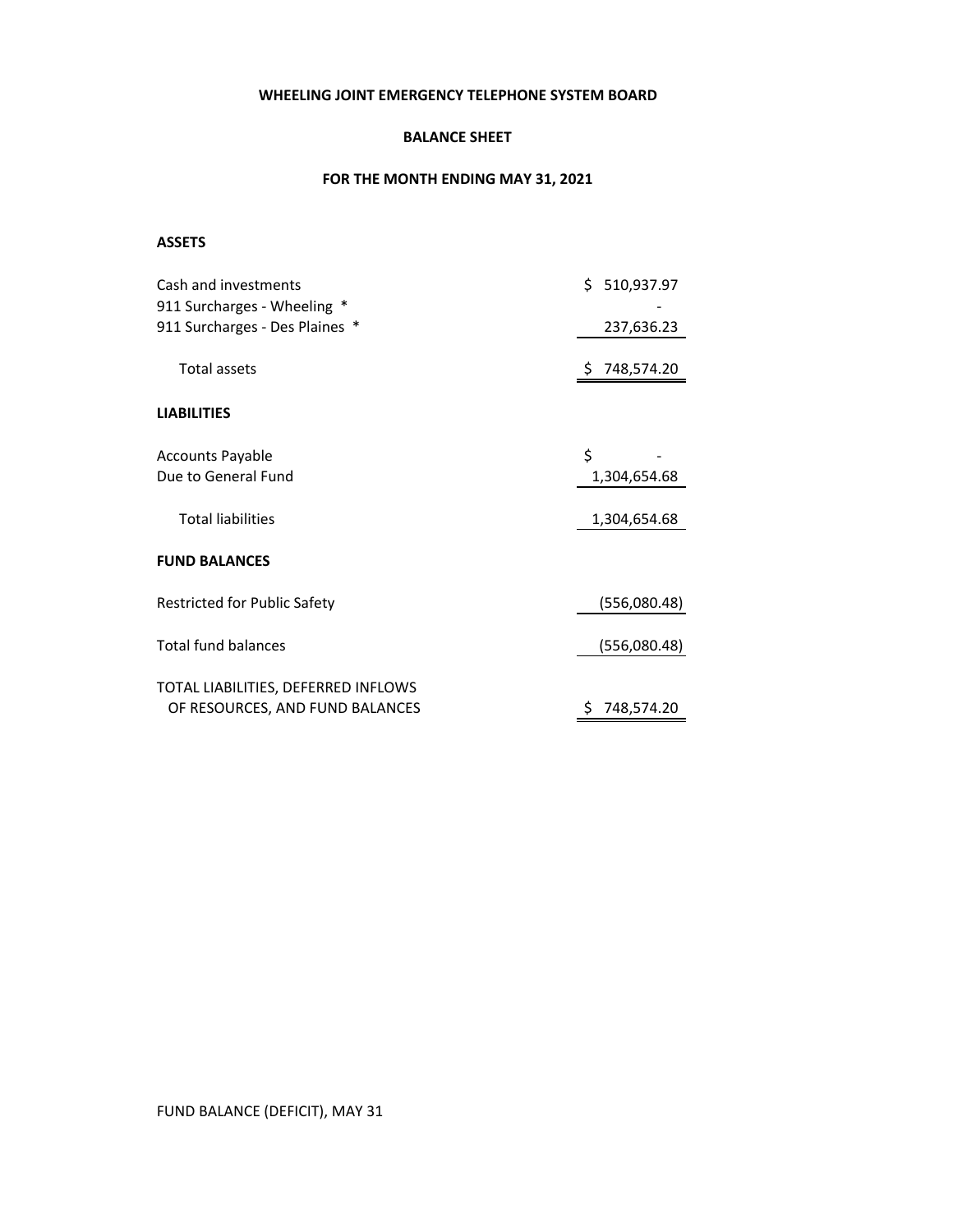#### **WHEELING JOINT EMERGENCY TELEPHONE SYSTEM BOARD**

### **STATEMENT OF REVENUES, EXPENDITURES, AND FOR THE MONTH ENDING MAY 31, 2021 CHANGES IN FUND BALANCE ‐ BUDGET AND ACTUAL**

|                                          | <b>Budget</b>       | Actual         | <b>Difference</b>            |
|------------------------------------------|---------------------|----------------|------------------------------|
| <b>REVENUES</b>                          |                     |                |                              |
| <b>Charges for Services</b>              |                     |                |                              |
| 911 Surcharges - Wheeling *              | \$<br>640,000.00 \$ | 97,338.59      | \$ (542,661.41)              |
| 911 Surcharges - Des Plaines *           | 1,418,000.00        | 213,397.09     | (1,204,602.91)               |
| Investment Income                        | 6,657.00            | 267.48         | (6,389.52)                   |
| Miscellaneous                            |                     |                |                              |
| <b>Total revenues</b>                    | 2,064,657.00        | 311,003.16     | (1,753,653.84)               |
|                                          |                     |                |                              |
| <b>EXPENDITURES</b>                      |                     |                |                              |
| <b>Public Safety</b>                     |                     |                |                              |
| Longevity                                | 2,950.00            | 3,212.00       | 262.00                       |
| <b>Salaries</b>                          | 1,129,925.00        | 463,633.79     | (666, 291.21)                |
| Uniform Allowance                        |                     | $\overline{a}$ |                              |
| <b>Employer Contributions</b>            | 227,020.00          | 103,808.68     | (123, 211.32)                |
| Sick Leave Allowance                     | 3,395.00            | $\overline{a}$ | (3,395.00)                   |
| Employee Health Insurance                | 150,070.00          | 71,345.09      | (78, 724.91)                 |
| IS Serv & Maint Agreement                | 133,740.00          | 45,929.08      | (87, 810.92)                 |
| <b>Tele-communication Services</b>       | 16,800.00           | 16,800.00      |                              |
| Miscellaneous Software                   | 11,100.00           |                | (11, 100.00)                 |
| Reg & Special Agency                     | 389,657.00          | 162,355.00     | (227, 302.00)                |
| <b>Total expenditures</b>                | 2,064,657.00        | 867,083.64     | (1, 197, 573.36)             |
| EXCESS (DEFICIENCY) OF REVENUES          |                     |                |                              |
| <b>OVER EXPENDITURES</b>                 |                     | (556,080.48)   | (556,080.48)                 |
|                                          |                     |                |                              |
| OTHER FINANCING SOURCES (USES)           |                     |                |                              |
| Transfers in                             |                     |                |                              |
| Transfers (out)                          |                     |                |                              |
| Total other financing sources (uses)     |                     |                |                              |
| NET CHANGE IN FUND BALANCE               |                     | (556,080.48)   | (556,080.48)                 |
| <b>FUND BALANCE (DEFICIT), JANUARY 1</b> |                     |                |                              |
| FUND BALANCE (DEFICIT), MAY 31           |                     | \$.            | (556,080.48) \$ (556,080.48) |

\* ‐ Charges for services are recorded through February. March, April and May revenue accrual information has not yet been received from the State.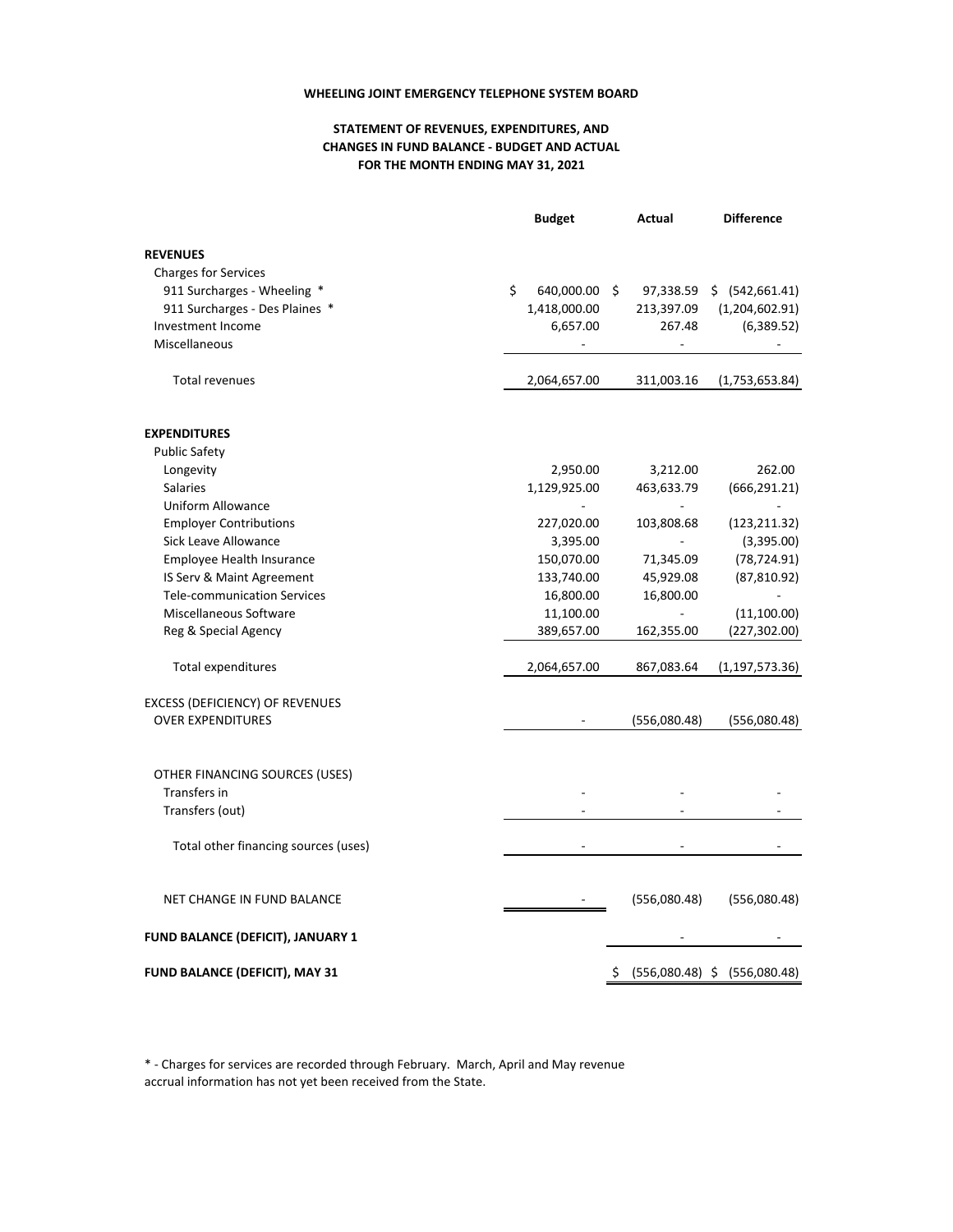### 2020 Division Goals:

- Realign Division Operational Directives
	- o Objective: Align Directives to current best practices and training standards.
	- o Achieved: Twenty-two Operational Directives have been revised and redistributed.
- Refine the NG911 Phone and CAD system
	- o Objective: Assess and address any concerns in the recently implemented technology in order to achieve the best performance.
	- o Achieved: Working with the agencies we serve, both the NG911 phone system and CAD system have been assessed. As expected, some fine tuning was necessary to optimize performance. All known issues have been addressed; this will be an ongoing process.
- Develop a Continuity of Operations Plan (COOP)
	- o Objective: Establish a document which provides the necessary guidance to organize and direct the Center's response to an emergency situation.
	- o In Progress: Work continues with RED Center. The current focus is a gap analysis between the backup emergency operational needs and each facilities capabilities. As part of the Center's COOP, a Crisis Communications Plan was drafted and submitted to Wheeling Command Staff to be incorporated into the Department's COOP. The Center to set up an auxiliary Communications room. This room can accommodate operational expansion or, as in the case of the Pandemic, serve as a temporary relocation site for the Center.

### Key Performance Indicators:

- o NENA Standard 020.1-2020 for 9-1-1 Call Processing states that ninety percent (90%) of all 9-1-1 calls arriving at the Public Safety Answering Point (PSAP) SHALL be answered within fifteen (15) seconds. Ninety-five (95%) of all 9-1-1 calls SHOULD be answered within twenty (20) seconds.
	- **Remarkably, The Center continued to** raise its efficiency in answering calls. In 2020, we exceeded the NENA Call Processing standard with a 99.74% average of calls answered within fifteen (15) seconds. This is the fourth consecutive year where we have not only improved our efficiency but also surpassed this industry standard.



o The Center experienced a 14.71% decrease in the overall phone activity in 2020.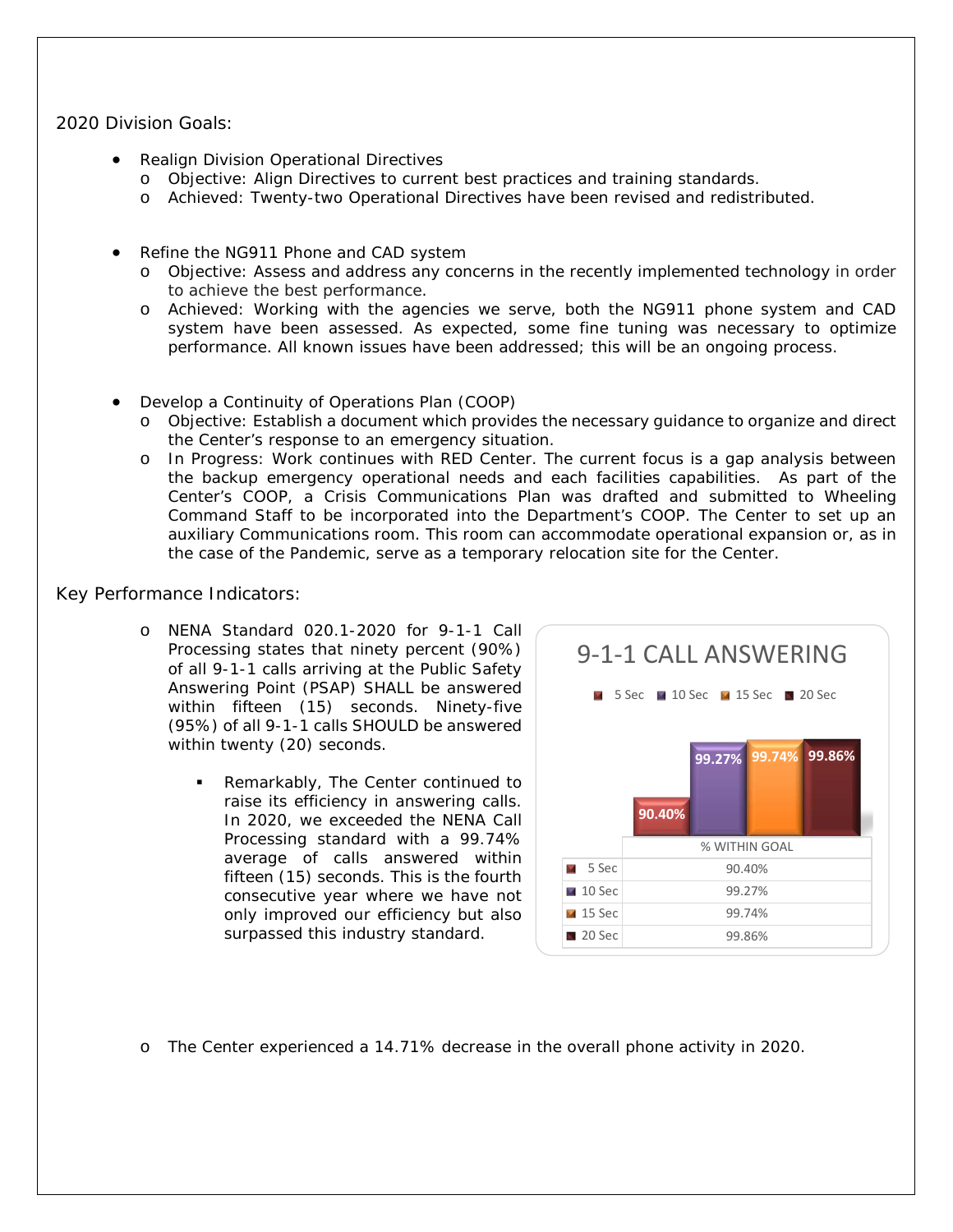

o Similarly, there was a 16.18% decrease in the number of CAD events generated and a 9.94% decrease in the number of CAD generated Case numbers.



o With our focus on performance, the Center is now mirroring the APCO Standard 1.117.1 Section 2.3.1.3. The Center strives that 90% of CAD entries should be within 90 seconds from the callanswer time to the available-for-dispatch time.



o The Departments' goal for Priority 1 events should be within 2 minutes from the call-answer time to the unit-assigned time. The Departments' average time increased in 2020. Of the incidents where the goal was not met, 48% were delayed for one of the two following reasons: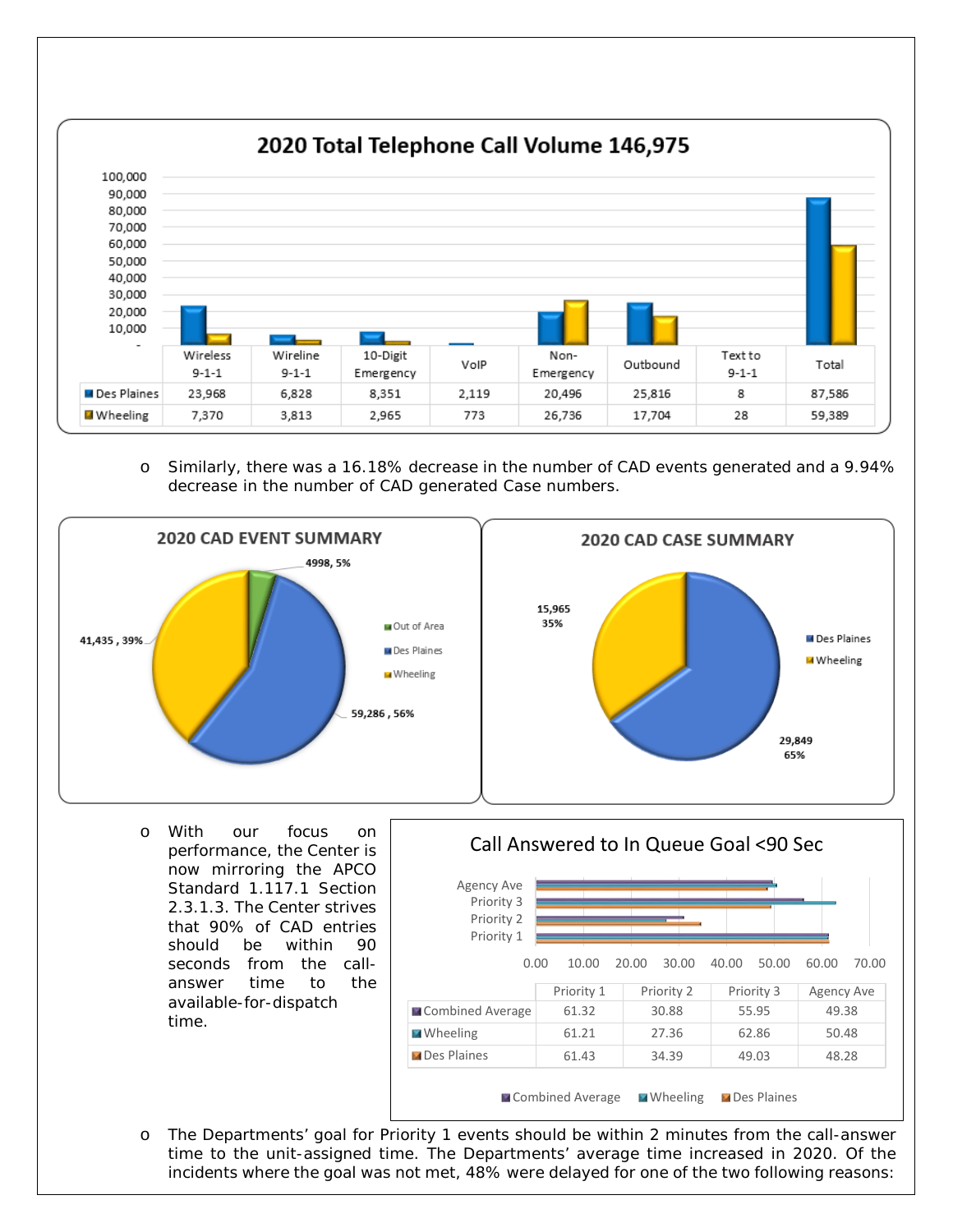- Call originated as an Ambulance/Fire event where a police response was not initially required.
- Call was purposely held by the Watch Commander for an available unit.

|                                                             |            | Call Answered to Assign Goal <2 min |            |              |
|-------------------------------------------------------------|------------|-------------------------------------|------------|--------------|
| <b>Agency Ave</b><br>Priority 3<br>Priority 2<br>Priority 1 |            |                                     |            |              |
| 0.00                                                        | 0.50       | 1.00<br>1.50                        | 2.00       | 3.00<br>2.50 |
|                                                             | Priority 1 | Priority 2                          | Priority 3 | Agency Ave   |
| ■ Combined Average                                          | 2.54       | 1.69                                | 1.57       | 1.93         |
| $\blacksquare$ Wheeling                                     | 2.35       | 1.36                                | 1.83       | 1.85         |
| <b>Des Plaines</b>                                          | 2.74       | 2.02                                | 1.31       | 2.02         |

### Operations:

o The introduction of new technology is always challenging and requires time to become proficient. This year the staff focused on performance and customer service. As anticipated, the Center experienced a decrease in efficiency during the first half of the year but steadily improved until proficiency returned.





### Training:

o The Division completed a total of 701 hours of continuing education. The Center expects that every telecommunicator complete the APCO's Public Safety Telecommunicator 1 course by the end of 2021. This course meets and exceeds industry accepted national basic training standards.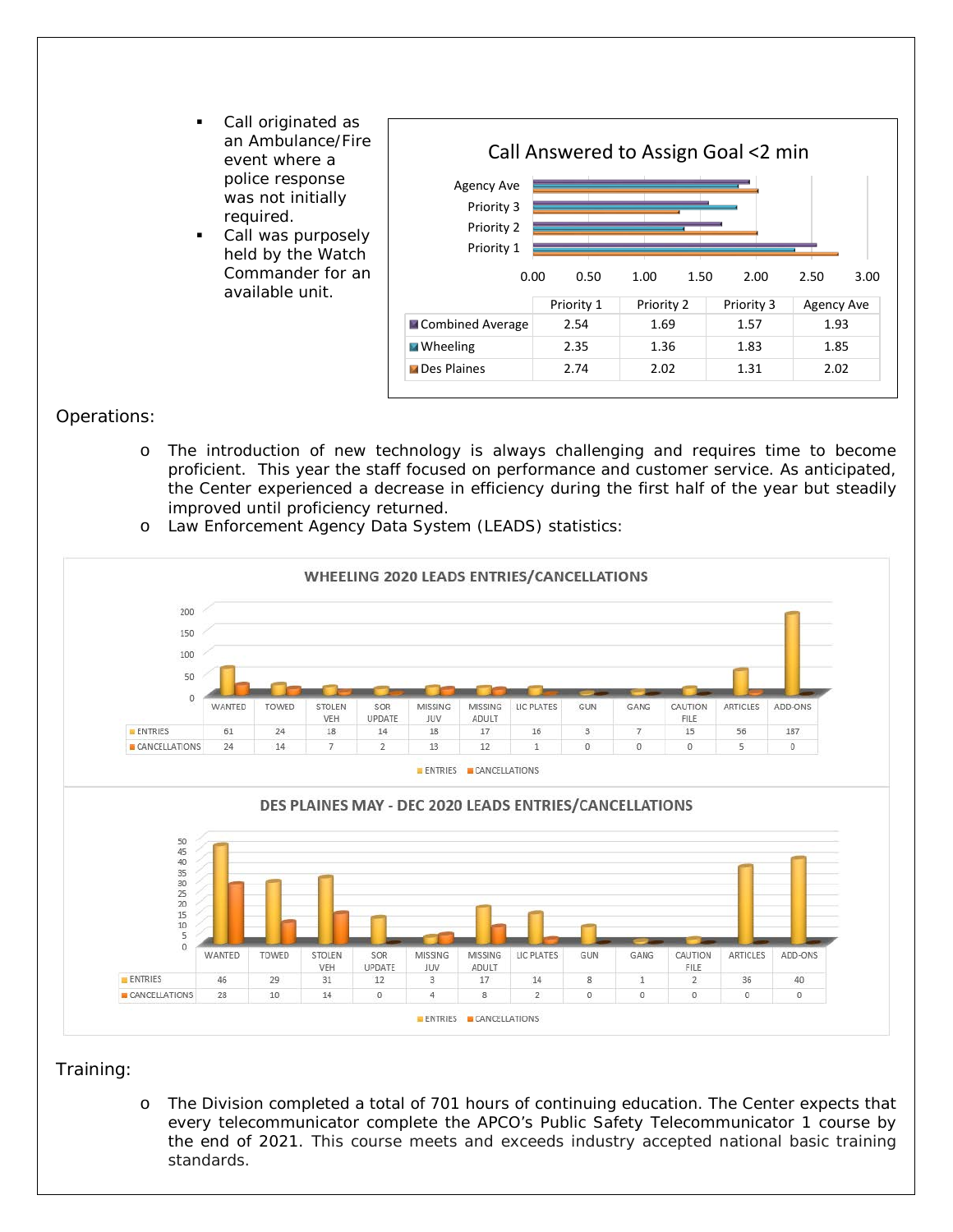2021 Division Goals:

Goal: Meet industry accepted national basic training standards: APCO/ANS 3.103.2.2015 and NFPA 1061 2014 Edition.

Objective: Certify that telecommunicators have the basic skills, knowledge and abilities needed to perform admirably.

- o In Progress: All TCs have completed the 40-hour Public Safety Telecommunicator I course. This course meets and exceeds industry accepted national basic training standards.
- o All Staff are now CPR certified.
- o The internal certification and a re-certification processes has been defined.
	- Two formal assessment tests of knowledge and skills have been developed and is entered into PowerDMS. The Call Intake evaluation has been administered to staff. The Radio Dispatch evaluation will be administered by mid-summer. As recommended by APCO/NENA, these assessment tests will be administered biennially.
- o All staff now meet or exceed NENA Quality Assurance standards.
- o All Operational Directives have been brought up to date and align with the current Standards.
- o The Center's focus is migrating from a Customer Service focus to that of Customer Satisfaction to evolve with societal expectations.

### Goal: Finalize the Continuity of Operation Plan (COOP) drafted in 2020

Objective: Finalize and ensure that the Center's Essential Functions can be continued throughout, and resumed rapidly after, a disruption of normal activities. Train staff to ensure that an agency's continuity plan is capable of supporting the essential functions as anticipated.

- o In Progress: A crisis communications plan and a COOP scenario flowchart were submitted for review and should be incorporated into the Department COOP.
- o Training and operational exercises are pending.

Goal: Revitalize the Center by replacing the carpet, lockers and console workstations.

Objective: Reallocate space and allow ample room for staff to work side-by-side in a healthy, adaptable and effective environment.

o In Progress: The various vendor contracts have all received Board approval. A project timeline for the fall has been established and shared with Command Staff.

Other Updates:

- The Center completed the process of changing over our legacy Plain Old Telephone Service (POTS) lines to Session Initiation Protocol (SIP) trunks. This provides better audio quality, easy expansion and reduces costs by 50%.
- The latest CAD software is currently being tested on the training server before being rolled out for general use. The mobiles will also be updated during this process. This will be the first software update since installation.
- Linking CAD system with RED Center's CAD system to decrease process time of fire/EMS calls has been included for consideration as an expanded budgetary item for FY22.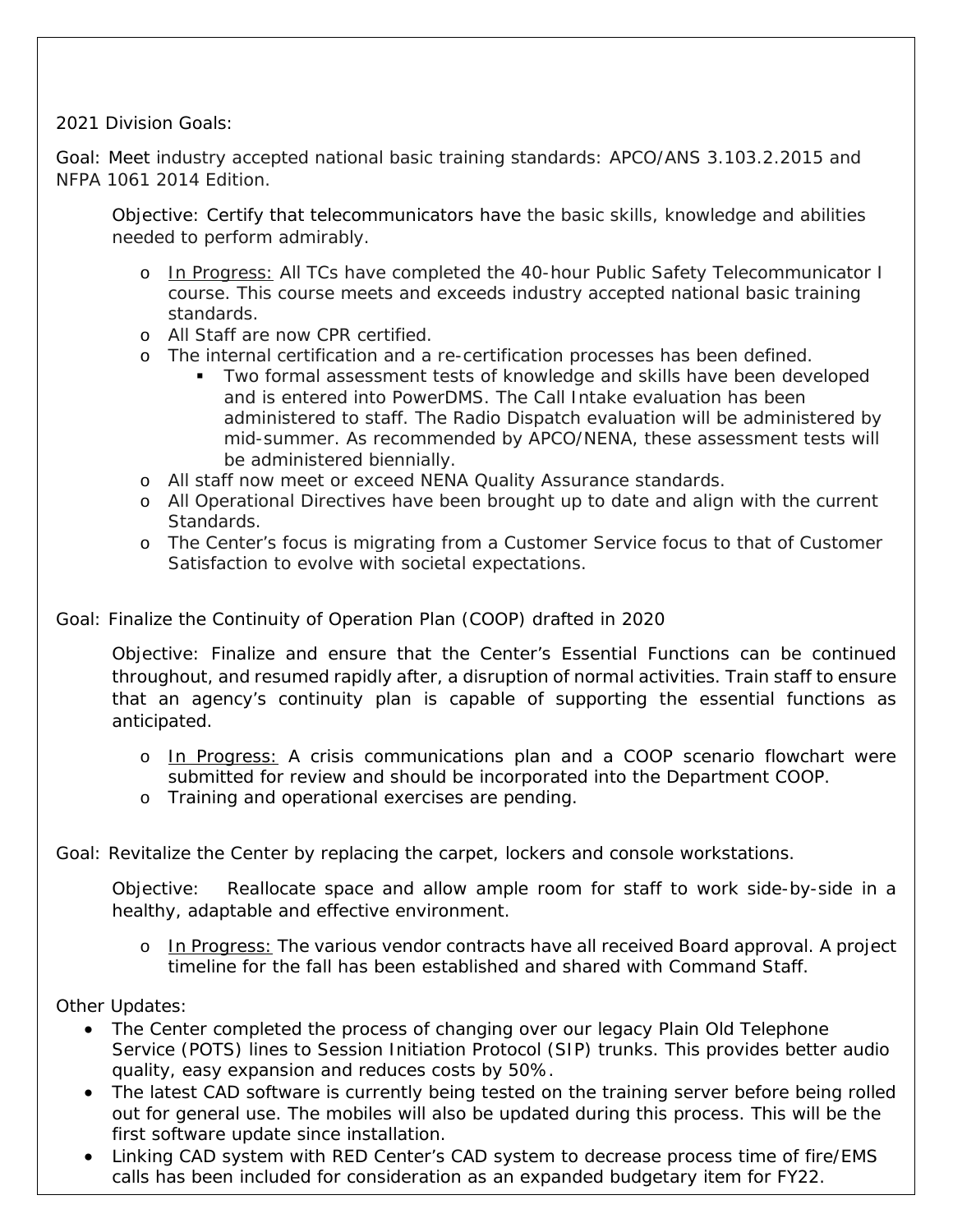### **RULES OF PROCEDURE OF THE WHEELING JOINT EMERGENCY TELEPHONE SYSTEM BOARD**

### **I. DEFINITIONS AND GENERAL PROVISIONS**

A. Definitions. The following terms shall have the following meanings when used in these Rules of Procedure:

*"Board"* means the Wheeling Joint Emergency Telephone System Board

*"Chairman"* means the designated Chairman of the Board

*"City"* means the City of Des Plaines, Illinois.

*"City Council"* means the Mayor and City Council of the City of Des Plaines

*"Fund"* means the Joint Emergency Telephone System Fund

*"Village"* means the Village of Wheeling, Illinois

*"Village Board"* means the President and Trustees of the Village of **Wheeling** 

- B. Tense and Form. Words used or defined in one tense or form shall include other tenses and derivative forms.
- C. Gender. The masculine gender shall include the feminine and neuter. The feminine gender shall include the masculine and neuter. The neuter gender shall include the masculine and feminine.
- D. Calendar Days. Any reference herein to "day" or "days" shall mean calendar and not business days. If the date for giving of any notice required to be given hereunder or the performance of any obligation hereunder falls on a Saturday, Sunday or Federal holiday, then said notice or obligation may be given or performed on the next business day after such Saturday, Sunday or Federal holiday.
- E. Headings. Headings provided are intended as a convenience to the user. In case of any difference of meaning or implication between the text of these Rules and any heading, the text shall control.
- F. Conflicts. In the case of a conflict between these Rules and the codes and ordinances of the Village or the laws of the State of Illinois or the United States, such codes, ordinances and laws shall control.
- G. Amendments. These Rules may be amended by majority vote of all Board members. A copy of any proposed amendment shall be provided to all members of the Board not less than three days prior to a vote on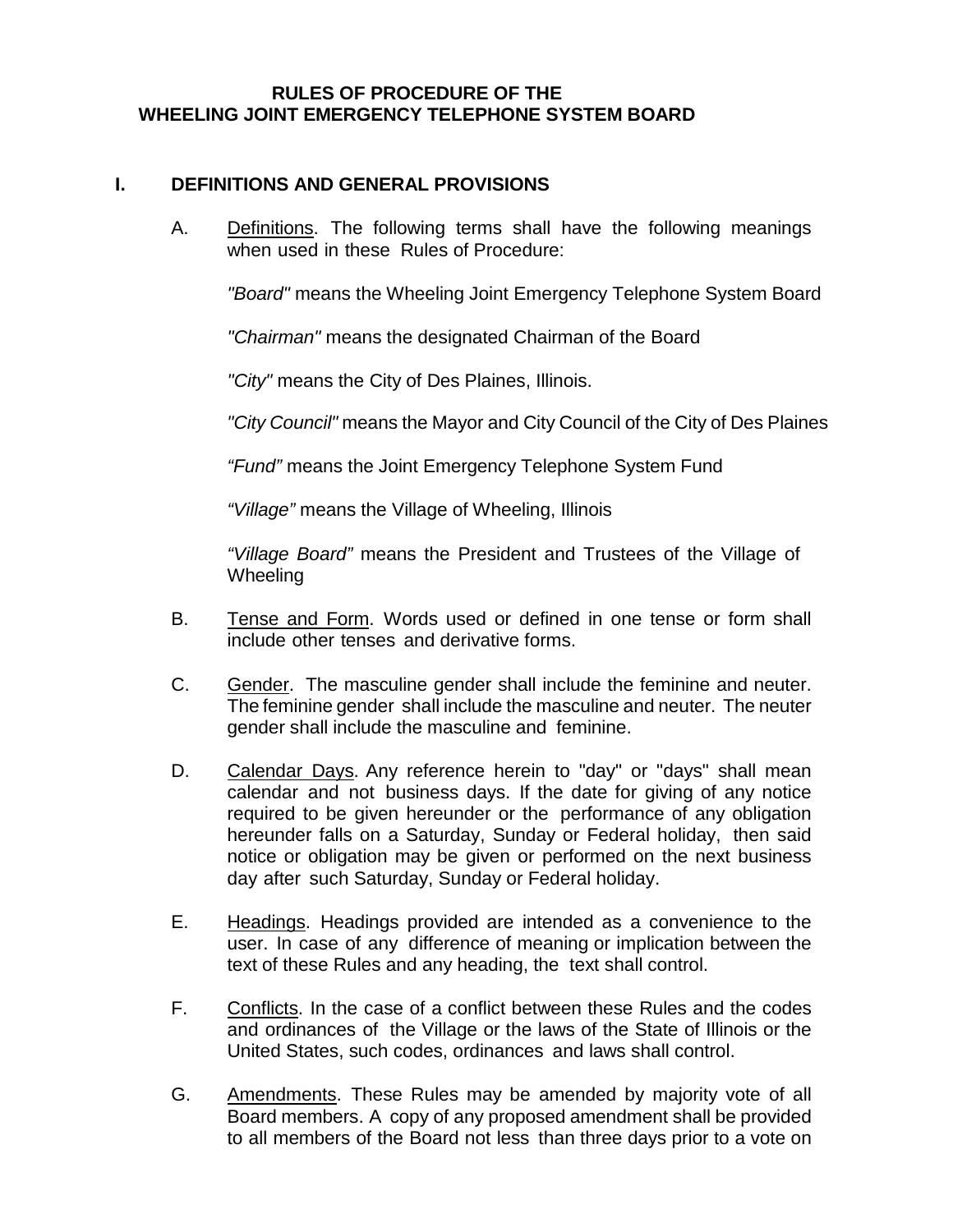the adoption thereof.

## **II. BOARD CREATION AND ORGANIZATION**

- A. Creation. Pursuant to Public Act 99-0006 of the Illinois General Assembly, the Village and City established the Board through an Intergovernmental Agreement dated April 30, 2017, which Agreement was amended and restated on July 17, 2017, and subsequently amended on August 6, 2018.
- B. Powers and Duties. The Board has the powers and duties as defined in the Intergovernmental Agreement, as restated and amended.
- C. Members. The Board shall consist of the following seven Members, as designated by their respective positions of employment:
	- 1. The Fire Chiefs of the Village and the City
	- 2. The Police Chiefs of the Village and the City
	- 3. The Finance Directors of the Village and City
	- 4. The Director or Manager of the PSAP serving the Board

Each Board Member may designate an alternate to attend regular and special Board meetings on his/her behalf, with the same voting power as the Member.

- D. Officers.
	- 1. The Chairman of the Board shall be the Board Member voted into such position at the first meeting of the Board in each calendar year. The PSAP representative is not eligible to serve as Chairman of the Board.
	- 2. The Secretary of the Board shall be the Board Member voted into such position at the first meeting of the Board in each calendar year.
	- 3. The Village's Finance Director, as the Village's *ex officio* Treasurer, shall act as the Treasurer and custodian of the Fund.
- E. Quorum. A quorum shall consist of four voting members of the Board meeting in compliance with the Illinois Open Meetings Act (5 ILCS 120/1, *et. seq.*).

### **III. BOARD MEETINGS**

A. Open Meetings Act. All meetings of the Board shall be scheduled and held, and notice thereof shall be given, in the manner provided in the Illinois Open Meetings Act.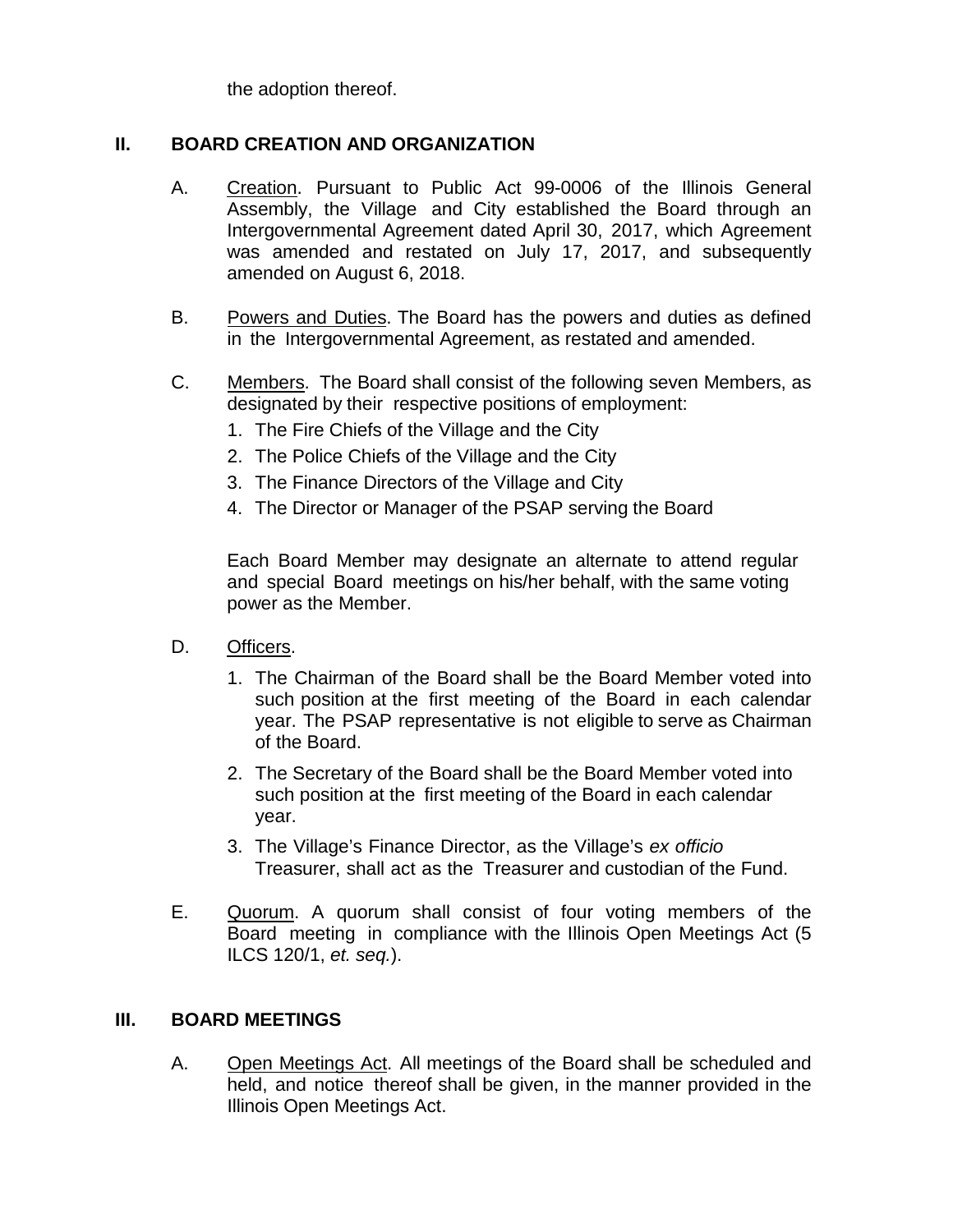- B. Regular Meetings. The Board shall meet no less than one (1) time each year. The Board shall establish a schedule of its meetings for each calendar year prior to the beginning of each calendar year in accordance with the requirements of the Illinois Open Meetings Act.
- C. Special Meetings. The Chairman may call and conduct such special or emergency meetings as (s)he determines may be necessary from time to time. Additionally, any three Board Members may call for a special or emergency meeting.
- D. Robert's Rules of Order. *Robert's Rules of Order Newly Revised*, current edition, shall govern the conduct of meetings of the Board and any subcommittees thereof. However, *Robert's Rules of Order* shall not govern where they conflict with these Rules of Procedure or other applicable law.
- E. Closed Meetings. The Board may hold meetings or portions of meetings that are closed to the public only in accordance with applicable law.
- F. Notice of Absence. All members of the Board shall notify the Chairman, his or her designee, or the Secretary if they are unable to attend any meeting of the Board. Such notice shall be provided as far in advance as is practical under the circumstances.
- G. Electronic Participation in Meetings. In accordance with the Open Meetings Act, all Members may attend, participate, and vote at open and closed public meetings through the use of telephone conference calls or other electronic means in accordance with the following provisions:
	- 1. Open Meeting Act Compliance. The Board shall comply with all of the applicable requirements of the Open Meetings Act, as amended.
	- 2. Quorum. The Board is prohibited from establishing a quorum to conduct business at an open or closed meeting through attendance by the use of telephone conference calls or other electronic means. A quorum must be physically present at the location of an open or closed meeting. In order to attend a meeting electronically, the Member must give notice before the commencement of the meeting to the Secretary, unless advance notice is impractical.
	- 3. Meeting Minutes. Minutes must reflect whether a member is present physically or electronically, regardless of whether any members are attending through the use of a telephone conference call or other electronic means.
	- 4. Electronic Attendance and Participation. As stated in the Open Meetings Act, provided that the audio, telephone or video conference connection allows the voice of an absent Member to be clearly heard by the attendees of the meeting (including the public) and the absent member can clearly hear the voices of the attendees who participate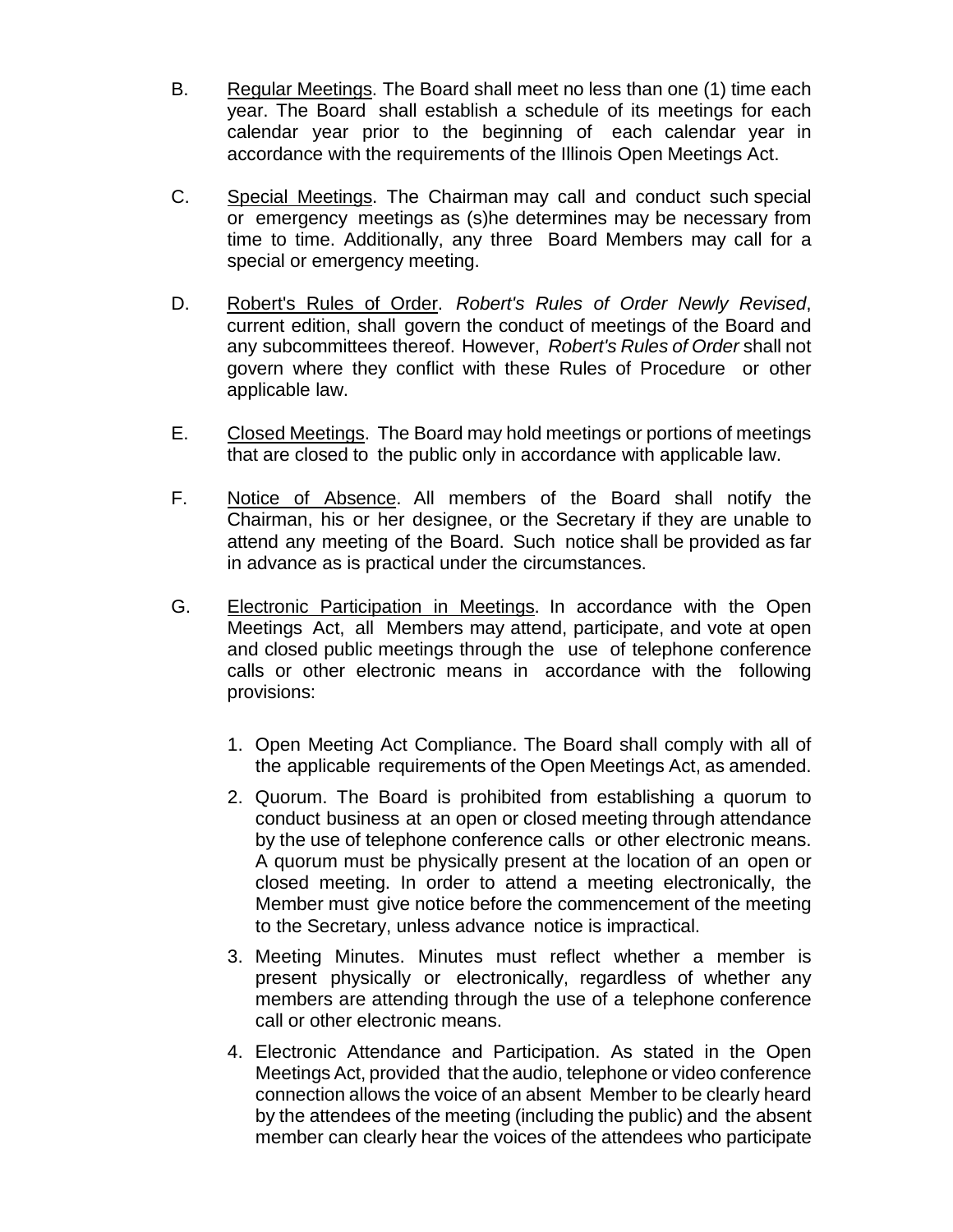in the meeting, a Member of the Board may only attend, participate and vote at an open or closed meeting through the use of a telephone conference call or other electronic means if the member is prevented from physically attending because of:

- a. personal illness or disability; or
- b. employment purposes or the business of the Board, the Village, or the City, as applicable to the Member; or
- c. a family emergency or other emergency.
- 5. Where a member of the Board is attending the meeting by use of a telephone conference call or other electronic means, the Chairman shall, immediately after convening of the meeting, announce to the public which Member is attending the meeting by use of a telephone conference call or other electronic means, identify the method of attendance and the reason why the absent Member is participating by such means. If the Chairman attends the meeting through the use of a telephone conference call or other electronic means, he or she shall not be required to vacate the chair and may act in his or her capacity as the presiding officer for the purposes of the meeting despite not being physically present.
- 6. The voice of the absent Member participating by telephone conference call or other electronic means, after being identified by the Chairman as belonging to the absent Member, shall be simultaneously broadcast to the public present at the meeting so that his or her voice can be heard, and the Member shall also be able to hear any discussions of the other Members and the public comment regarding any issue discussed at the meeting before a vote is taken.

# **IV. ORDER OF BUSINESS/AGENDAS**

- A. Establishing the Agenda. The Chairman shall establish the items to be included on the agenda for each meeting of the Board. Each agenda shall be established in consultation with the Secretary.
- B. Order of Business. In general, the order of business for each agenda should contain the following items in the following order, however such may be modified:
	- 1. Call to Order. Performed by the Chairman.
	- 2. Roll Call. Performed by the Secretary or his or her designee.
	- 3. Consideration of Minutes. Consideration of any unapproved minutes of any previous Board meetings.
	- 4. Consideration of Treasurer's Report. Report by the Treasurer of the Board, to include financial reports, including those relating to the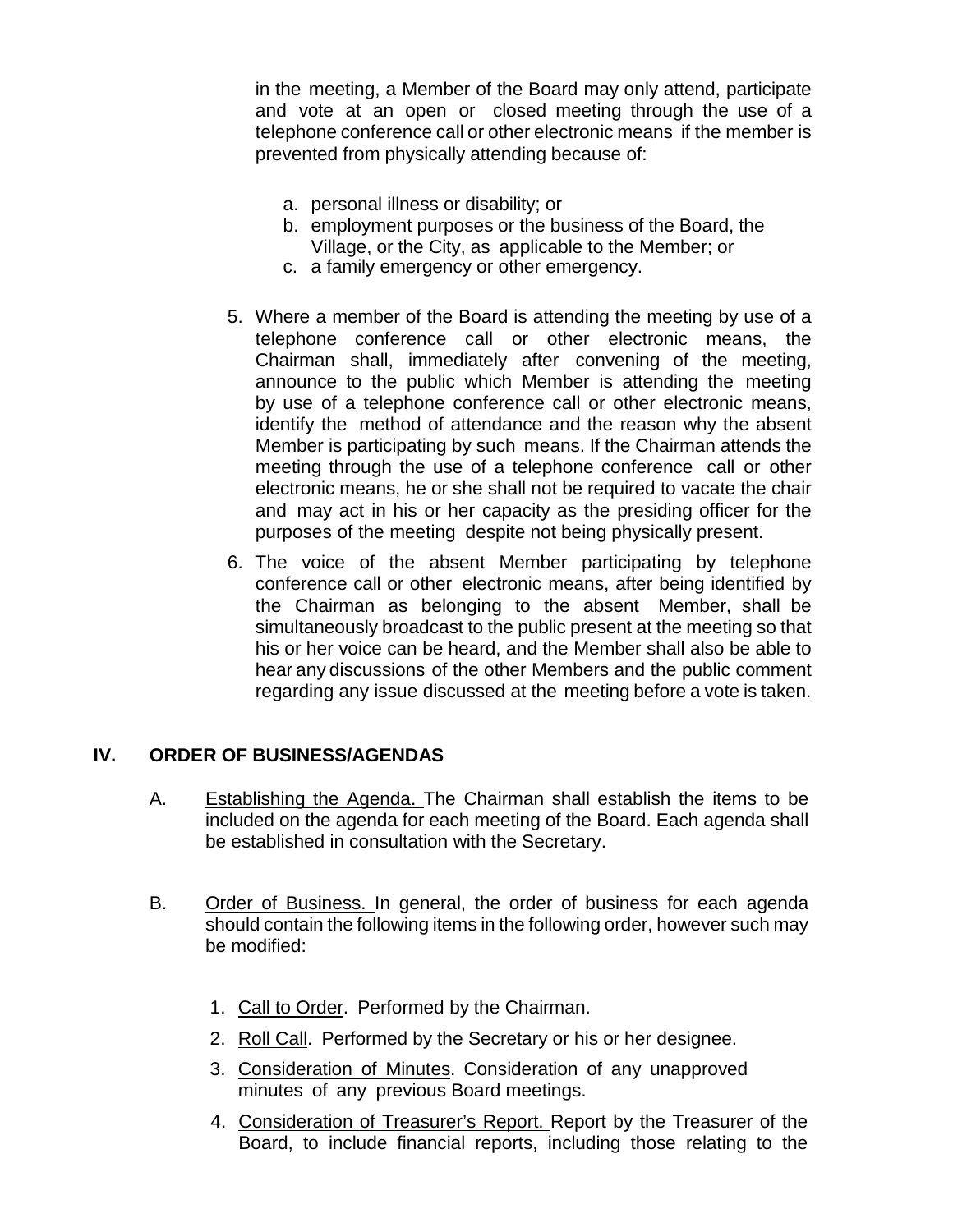Emergency-911 surcharge funds and accounts, as well as review and approval of expenditures from the Fund.

- 5. Election of Officers. At the first meeting of the Board in each calendar your, the Members shall elect a Chairman and a Secretary from among the Members.
- 6. Communications Received. Report by the Chairman of any correspondence or other communications received by the Board since the last meeting, including City Council or Village Board actions on Board reports, relevant actions of other boards, related Village or City staff activities, and pending legislation.
- 7. Agenda Items. Consideration of business of the Board. This will include reports on PSAP activity, police dispatching activity, secondary PSAP activity, fire department dispatching activity, and/or backup PSAP activity.
- 8. Old Business. Consideration of any matters previously before the Board.
- 9. New Business. Consideration of any matters not previously before the Board.
- 10.Comments from the Public. Members of the general public may address the Board with concerns or comments regarding issues relevant to the Board's agenda or topics that the Board has the authority, pursuant to the Village Code, to address. The chairperson or his or her designee shall strictly restrain comments to matters that are relevant to the Board's business and shall not permit repetitious comments or arguments. Members of the general public who wish to address the Board must sign the request to speak form prior to the commencement of the public meeting. The persons submitting a petition, concern or other comment shall be allotted five minutes to present their points.
- 11.Adjournment.
- C. Modification of Order of Business. The order of items on the agenda as distributed may be modified or rearranged by the Chairman, for good cause shown, with the consent of the Board, provided, however, that in the case of a special meeting, no items may be discussed that are not on the posted agenda.
- D. Distribution of Agenda and Related Materials. The agenda for each Board meeting shall be posted in accordance with applicable law. The agenda and all relevant materials prepared for the meeting shall be distributed to each Board member by the Secretary. The distribution shall be no later than three business days before a regular meeting of the Board.
- E. Voting. The Board may take action on an item of business without a written resolution before it. In such cases, the vote required to approve such an action shall be a simple majority vote of all Board Members. Each Board Member shall be entitled to one vote on each matter, and there shall be no